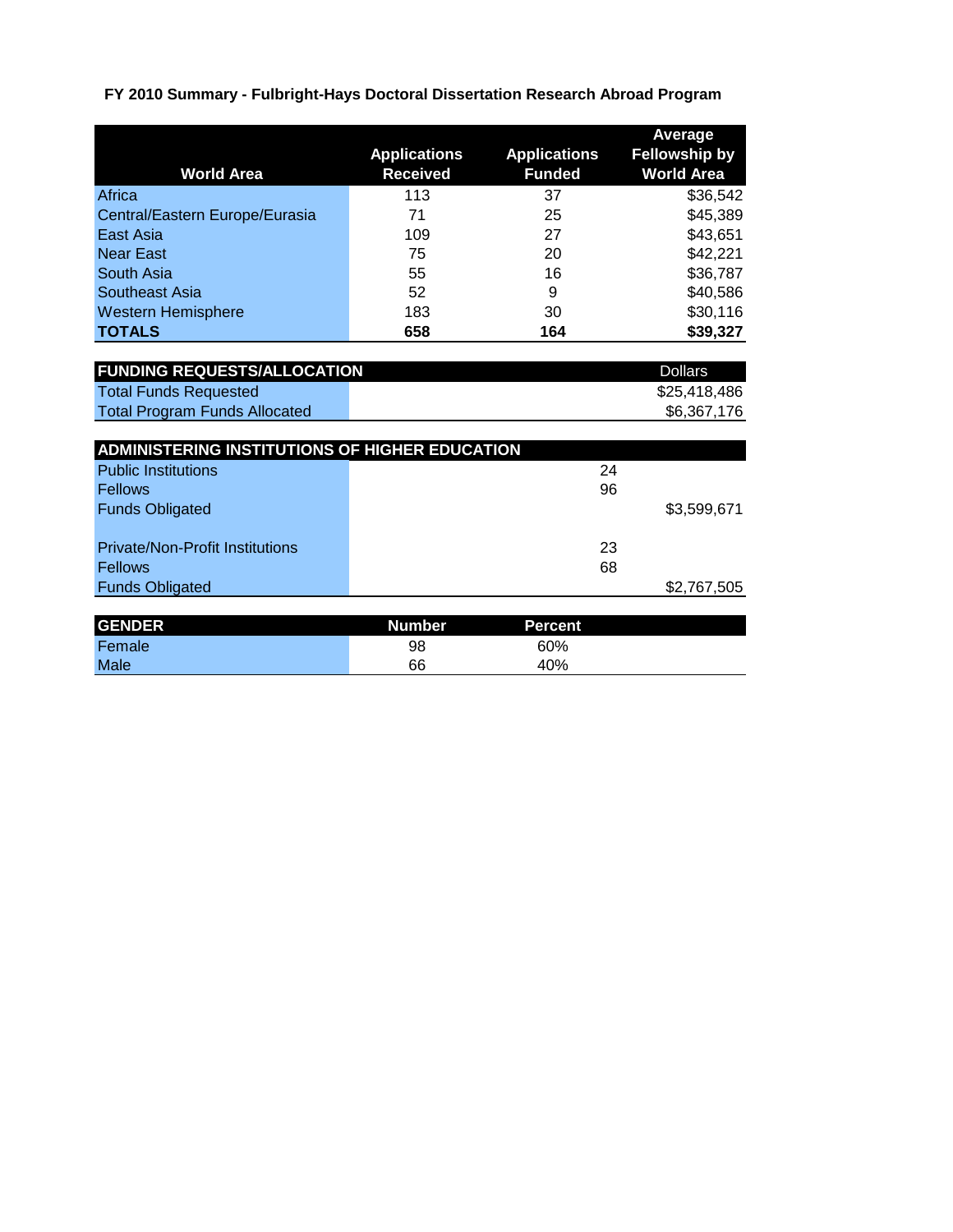| <b>State</b>         | <b>Individual</b><br><b>Fellowships</b> | <b>Number of</b><br><b>Recipient IHEs</b> | <b>Dollars</b>        |
|----------------------|-----------------------------------------|-------------------------------------------|-----------------------|
| Arizona              | 5                                       | 1                                         | \$160,870             |
| California           | 39                                      | 9                                         | \$1,400,847           |
| Colorado             | 3                                       | 1                                         | \$126,959             |
| Connecticut          | 3                                       | 1                                         | \$68,582              |
| District of Columbia | 1                                       | 1                                         | \$34,250              |
| Florida              | 5                                       | 1                                         | \$177,344             |
| Georgia              | $\overline{2}$                          | 1                                         | \$100,839             |
| Hawaii               | $\overline{c}$                          | 1                                         | \$89,884              |
| Illinois             | 18                                      | 3                                         | \$745,316             |
| Indiana              | 6                                       | 1                                         | \$257,820             |
| Kansas               | 1                                       | 1                                         | \$20,143              |
| Maryland             | 1                                       | 1                                         | \$39,587              |
| Massachusetts        | 9                                       | 3                                         | \$390,055             |
| Michigan             | 12                                      | $\overline{2}$                            | \$455,461             |
| Missouri             | $\overline{c}$                          | 1                                         | \$69,019              |
| North Carolina       | 4                                       | $\overline{2}$                            | \$155,506             |
| New Jersey           | 3                                       | $\overline{2}$                            | \$109,590             |
| New York             | 17                                      | 4                                         | \$783,433             |
| Ohio                 | 5                                       | $\overline{2}$                            | \$220,134             |
| Pennsylvania         | 6                                       | $\overline{2}$                            | \$189,339             |
| Rhode Island         | 1                                       | 1                                         | \$22,297              |
| Tennessee            | 1                                       | 1                                         | \$21,058              |
| Texas                | 3                                       | 1                                         | $\overline{$}117,807$ |
| Virginia             | $\overline{2}$                          | 1                                         | \$59,157              |
| Washington           | 8                                       | 1                                         | \$337,151             |
| Wisconsin            | 5                                       | 1                                         | \$214,728             |
| <b>TOTALS</b>        | 164                                     | 46                                        | \$6,367,176           |

**FY 2010 GRANTS AND FELLOWSHIPS BY STATE**

## **FY 1964-2010 FELLOWSHIPS AWARDED**

| <b>TOTALS</b>                 | 5.254 |
|-------------------------------|-------|
| Multi-Country*                | 186   |
| <b>Western Europe</b>         | 70    |
| Southeast Asia                | 522   |
| South Asia                    | 535   |
| <b>Near East</b>              | 587   |
| East Asia                     | 784   |
| and Eurasia                   | 876   |
| <b>Central/Eastern Europe</b> |       |
| Western Hemisphere            | 950   |
| Africa                        | 744   |

\*Note: Multi-country designation is obsolete. Now, principal country of research is designated.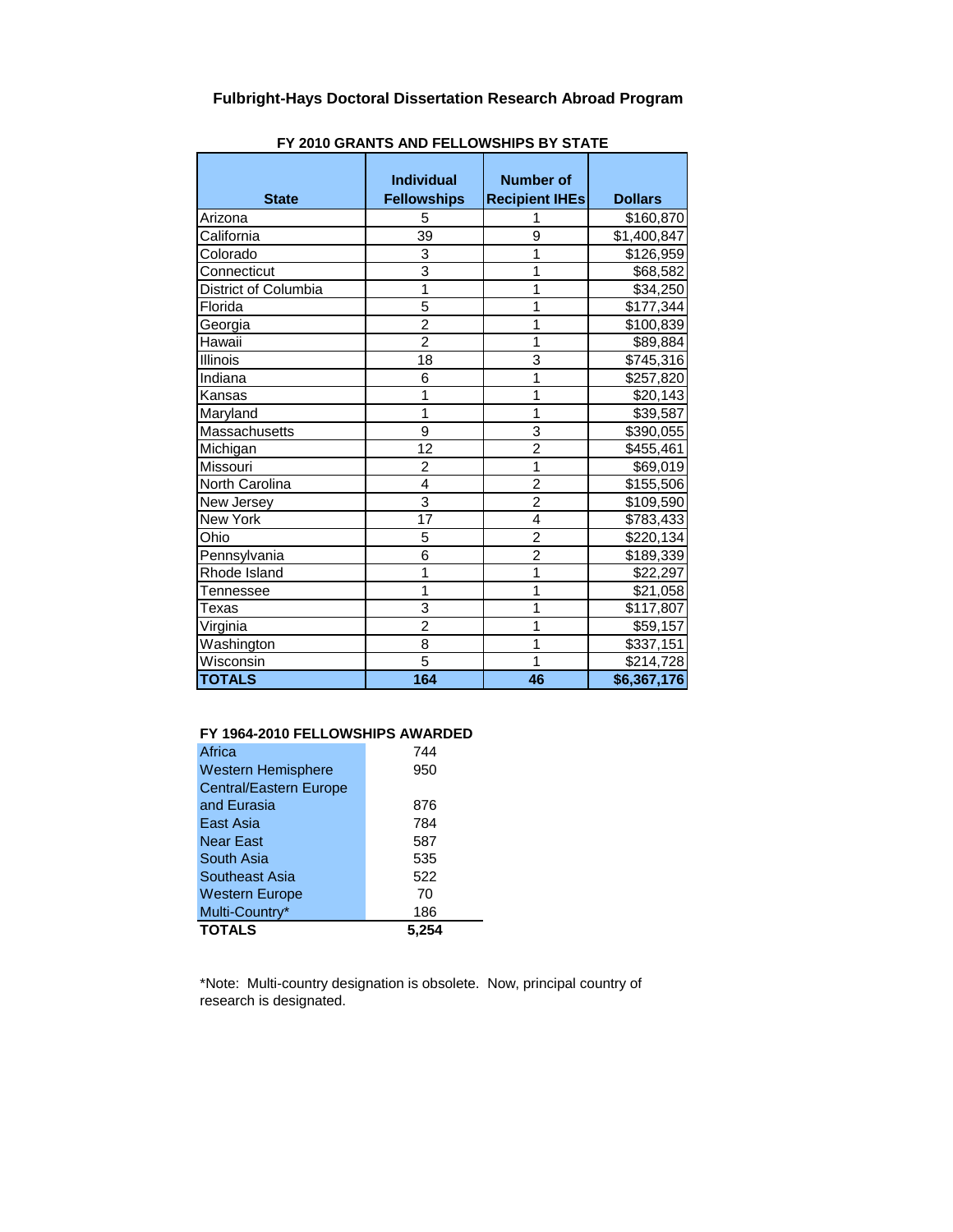|                                 |                         |                            | FY 2010 Table - Fulbright-Hays Doctoral Dissertation Research Abroad Program |
|---------------------------------|-------------------------|----------------------------|------------------------------------------------------------------------------|
| <b>Research Sites</b>           | Languages               | <b>Disciplines</b>         | <b>Universities</b>                                                          |
| Albania                         | Akan/Twi                | Anthropology               | <b>Boston University</b>                                                     |
| Algeria                         | Albanian                | Archaeology                | <b>Brown University</b>                                                      |
| Angola                          | Amharic                 | Area Studies               | Case Western Reserve University                                              |
| Azerbaijan                      | Arabic                  | Art History                | Columbia University                                                          |
| <b>Bhutan</b>                   | Armenian                | Communications             | <b>Cornell University</b>                                                    |
|                                 |                         | Culture and<br>Performance |                                                                              |
| <b>Bolivia</b>                  | Azerbaijani             | Ecology                    | <b>Duke University</b>                                                       |
| <b>Brazil</b>                   | Bamana                  | Education                  | <b>Emory University</b>                                                      |
| <b>Bulgaria</b><br><b>Burma</b> | Bambara<br>Bengali      | Ethnomusicology            | Georgetown University<br><b>Harvard College</b>                              |
| <b>Burundi</b>                  | Bosnian                 | Folklore                   | <b>Indiana University</b>                                                    |
| Cambodia                        | Bulgarian               | Geography                  | Johns Hopkins University                                                     |
| Cameroon                        | <b>Burmese</b>          | History                    | Michigan State University                                                    |
|                                 |                         | <b>Land Resource</b>       |                                                                              |
| Canada                          | Cape Verdean Creole     | Management                 | <b>New York University</b>                                                   |
| Cape Verde                      | Chinese                 | Languages                  | Northeastern University                                                      |
| Chile                           | Croatian                | Linguistics                | Northwestern University                                                      |
| China                           | Czech                   | Literature                 | <b>Ohio State University</b>                                                 |
| Croatia                         | Dogon                   | Philosophy                 | Pennsylvania State University                                                |
| Cuba                            | Dutch                   | <b>Political Science</b>   | <b>Princeton University</b>                                                  |
| Czech Republic                  | Filipino                | Public Health              | <b>Rutgers University</b>                                                    |
| Ecuador                         | French                  | <b>Religious Studies</b>   | <b>Stanford University</b>                                                   |
| Egypt                           | Gujarati                | Sociology                  | <b>Syracuse University</b>                                                   |
| El Salvador                     | Hausa                   | Theater                    | University of Arizona                                                        |
| Ethiopia                        | <b>Hebrew</b>           |                            | University of California, Berkeley                                           |
| France                          | Hindi                   |                            | University of California, Davis                                              |
| Germany                         | Indonesian              |                            | University of California, Irvine                                             |
| Ghana                           | Japanese                |                            | University of California, Los Angeles                                        |
| Guatemala                       | Kabardian               |                            | University of California, San Diego                                          |
| India                           | Khmer                   |                            | University of California, Santa Barbara                                      |
| Indonesia                       | Kinyarwanda             |                            | University of California, Santa Cruz                                         |
| Israel                          | Korean                  |                            | University of Chicago                                                        |
| Japan                           | Krio                    |                            | University of Colorado, Boulder                                              |
| Kazakhstan                      | Lithuanian              |                            | University of Florida<br>University of Hawaii                                |
| Kenya<br>Kuwait                 | Machiguenga<br>Malagasy |                            | University of Illinois, Urbana-Champaign                                     |
| Lebanon                         | Malayalam               |                            | University of Kansas                                                         |
| Lithuania                       | Mandarin                |                            | University of Michigan                                                       |
| Madagascar                      | Mongolian               |                            | University of North Carolina, Chapel Hill                                    |
| Mali                            | Montenegrin             |                            | University of Pennsylvania                                                   |
| Mexico                          | Nepali                  |                            | University of Texas                                                          |
| Mongolia                        | Persian                 |                            | University of Virginia                                                       |
| Morocco                         | Polish                  |                            | University of Washington                                                     |
| Mozambique                      | Portuguese              |                            | University of Wisconsin, Madison                                             |
| Nepal                           | Quechua                 |                            | Vanderbilt University                                                        |
| Netherlands                     | Romanian                |                            | Washington University, St. Louis                                             |
| Niger                           | Russian                 |                            | <b>Wesleyan University</b>                                                   |
| Nigeria                         | Sanskrit                |                            | <b>Yale University</b>                                                       |
| Oman                            | Serbian                 |                            |                                                                              |
| Peru                            | Sinhala                 |                            |                                                                              |
| Philippines                     | Slovak                  |                            |                                                                              |
| Poland                          | Spanish                 |                            |                                                                              |
| Romania                         | St. Lucian Kweyol       |                            |                                                                              |
| Russia                          | Swahili                 |                            |                                                                              |
| Rwanda                          | Tajik                   |                            |                                                                              |
| Saint Lucia                     | Tamil                   |                            |                                                                              |
| Senegal                         | Tibetan                 |                            |                                                                              |
| Serbia                          | Turkish                 |                            |                                                                              |
| Sierra Leone                    | Twi                     |                            |                                                                              |
| Slovak Republic<br>South Africa | Ukrainian<br>Urdu       |                            |                                                                              |
| South Korea                     | Vietnamese              |                            |                                                                              |
| Spain                           | Wolof                   |                            |                                                                              |
| Sri Lanka                       | Xhosa                   |                            |                                                                              |
| Switzerland                     | Yoruba                  |                            |                                                                              |
| Syria                           | Yoruba                  |                            |                                                                              |
| Taiwan                          | Zulu                    |                            |                                                                              |
| Tajikistan                      |                         |                            |                                                                              |
|                                 |                         |                            |                                                                              |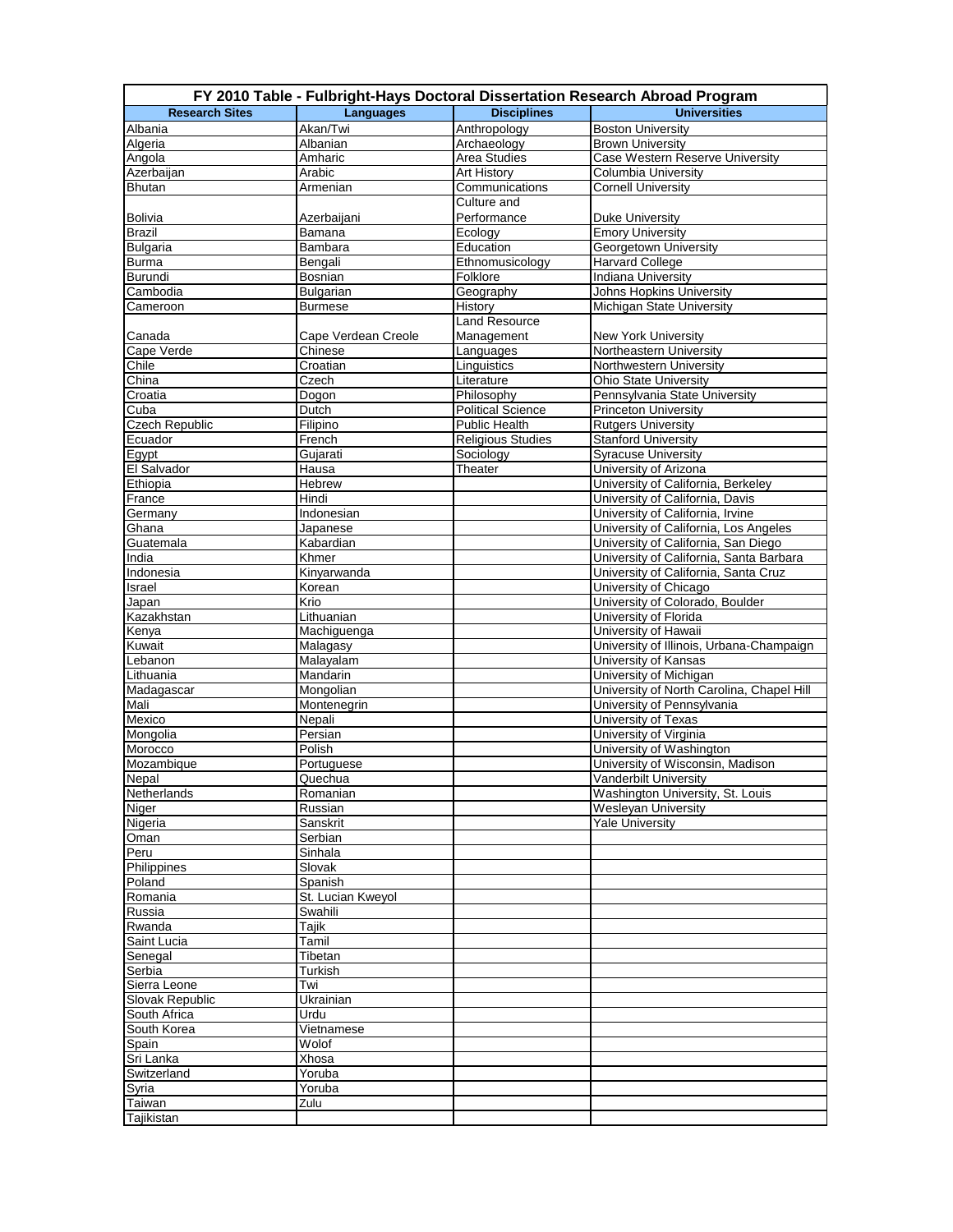| <b>Research Sites</b> | Languages | <b>Disciplines</b> | <b>Universities</b> |
|-----------------------|-----------|--------------------|---------------------|
| Tanzania              |           |                    |                     |
| Thailand              |           |                    |                     |
| Tunisia               |           |                    |                     |
| Turkey                |           |                    |                     |
| Ukraine               |           |                    |                     |
| <b>United Kingdom</b> |           |                    |                     |
| Vietnam               |           |                    |                     |
| Zambia                |           |                    |                     |
| Zimbabwe              |           |                    |                     |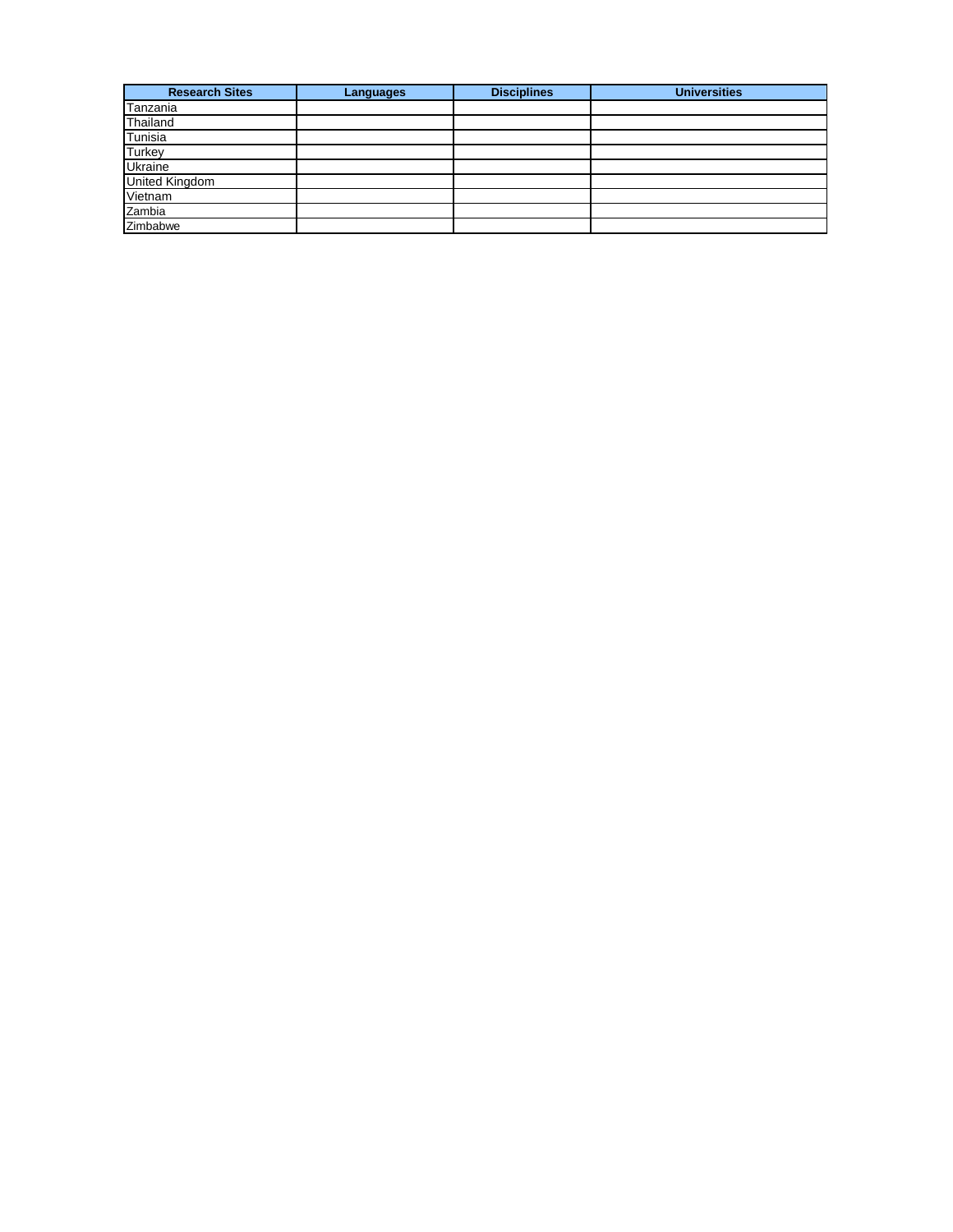|                  |                   |                                              |                  |                             | FY 2010 Master List of Grantees - Fulbright-Hays Doctoral Dissertation Research Abroad Program          |                            |                                        |               |
|------------------|-------------------|----------------------------------------------|------------------|-----------------------------|---------------------------------------------------------------------------------------------------------|----------------------------|----------------------------------------|---------------|
| <b>Last Name</b> | <b>First Name</b> | Institution                                  | <b>PO Number</b> | <b>Discipline</b>           | <b>Topic</b>                                                                                            | Language                   | Research<br>Location                   | World<br>Area |
|                  |                   |                                              |                  |                             | Africa                                                                                                  |                            |                                        |               |
| Adrover          | Lauren            | Northwestern University                      | P022A100053      | Anthropology                | Festive Currencies of Value: Culture, Comodification, and<br>Performative Action in Ghana               | Twi                        | Ghana                                  | AF            |
|                  |                   | University of California, Los                |                  |                             |                                                                                                         |                            |                                        |               |
| Appert           | Catherine         | Angeles                                      | P022A100067      | Ethnomusicology             | Rapping Griots: Producing the Local in Senegalese Hip Hop                                               | French, Wolof              | Senegal                                | AF            |
| Bourbonniere     | Michelle          | <b>Stanford University</b>                   | P022A100071      | History                     | The Development of Development: The Tazara Railway Project,<br>1928-1975                                | Swahili                    | Tanzania,<br>Zambia, United<br>Kingdom | AF            |
|                  |                   |                                              |                  |                             |                                                                                                         |                            |                                        |               |
| Brummel          | Elizabeth         | University of Chicago                        | P022A100017      | Anthropology                | Siyo Lugha Yetu (Its Not Our Language): Language & the<br>Production of Identity in Kisumu, Kenya       | Swahili                    | Kenya                                  | AF            |
|                  |                   |                                              |                  |                             |                                                                                                         |                            |                                        |               |
| Casady           | Brian             | <b>Boston University</b>                     | P022A100006      | History                     | An African City's Metabolism: A History of Energy, Environment and<br>Priority in Kenya, 1900-2000      | Swahili                    | Kenya                                  | AF            |
| Cronyn           | Nelson            | University of Arizona                        | P022A100041      | Land Resource<br>Management | Urban Migration and Livelihood Transformation in the Sahel: The<br>Tuareg in Niger                      | French, Hausa              | Niger                                  | AF            |
|                  |                   | University of California,                    |                  |                             |                                                                                                         |                            |                                        |               |
| Degrassi         | Aaron             | Berkeley                                     | P022A100039      | Geography                   | The Paradox of Agrarian Investment and Growth in Oil-Boom Angola Portuguese                             |                            | Angola                                 | AF            |
| Diener           | Tara              | Jniversity of Michigan                       | P022A100015      | History                     | Starched Caps and Childbirth in a Creole City: An Ethnographic<br>History of Maternity Care in Freetown | Krio                       | Sierra Leone,<br>United Kingdom        | AF            |
|                  |                   |                                              |                  |                             |                                                                                                         |                            |                                        |               |
| Dwyer            | Erica             | University of Pennsylvania                   | P022A100065      | History                     | Dying in a World of Extremes: The Making of Extensively Drug-<br><b>Resistant Tuberculosis</b>          | Zulu                       | South Africa                           | AF            |
|                  |                   |                                              |                  |                             |                                                                                                         |                            |                                        |               |
| Hendrickson      | Burleigh          | Northeastern University                      | P022A100034      | History                     | Decolonizing 1968(s): Between Imperial Fragmentation and<br><b>Enduring Connectivity</b>                | French, Arabic             | Tunisia, Senegal                       | AF            |
|                  |                   |                                              |                  |                             |                                                                                                         |                            |                                        |               |
| Hurd             | Jessica           | <b>Indiana University</b>                    | P022A100073      | Art History                 | Blurring Boundaries: Contemporary Dogon Art and Its Confluence<br>with Dogon Rural Creative Practices   | Bambara,<br>French, Dogon  | Mali                                   | AF            |
|                  |                   |                                              |                  |                             |                                                                                                         |                            |                                        |               |
| Isaacs           | Krista            | Michigan State University                    | P022A100045      | Ecology                     | Implications of Crop Diversity on Rwandan Smallholder Farming<br>Systems                                | Kinyarwanda                | Rwanda                                 | AF            |
| Jones            | Cara              | University of Florida                        | P022A100047      | <b>Political Science</b>    | Rebels with a Cause: Organization, Structure, and Post-Conflict<br>Outcomes in Burundi                  | Swahili                    | Burundi                                | AF            |
|                  |                   |                                              |                  |                             |                                                                                                         |                            |                                        |               |
| Kelly            | Jill              | Michigan State University                    | P022A100045      | History                     | Women, Conflict, and the Construction of Zuluness, 1975-2004                                            | Zulu                       | South Africa                           | AF            |
| Kelly            | Alexandra         | <b>Stanford University</b>                   | P022A100071      | Anthropology                | A Historical Archeology of the 19th Century Ivory Trade: Material<br>Culture, Exchange and Imperialism  | Swahili                    | Tanzania                               | AF            |
|                  |                   |                                              |                  |                             | Navigating Citizenship and Negotiating Colonial Rule in Senegal's                                       |                            |                                        |               |
| Kopytoff         | Larissa           | New York University                          | P022A100049      | History                     | Four Communes                                                                                           | French                     | Senegal, France                        | AF            |
| Larkin           | Lance             | University of Illinois, Urbana-<br>Champaign | P022A100013      | Anthropology                | South Africa as Haven for Immigrant Aryisti? Zimbabwean Sculptors<br><b>Carving New Networks</b>        | Zulu                       | South Africa.<br>Zimbabwe              | AF            |
|                  |                   |                                              |                  |                             | This Dirty Disease that is Meningitis: Constructing Meningitis in                                       |                            | Mali, Senegal,<br>France,              |               |
| Lehner           | Kristin           | Johns Hopkins University                     | P022A100079      | History                     | Mali. 1938-1981                                                                                         | French, Bamana Switzerland |                                        | AF            |
|                  |                   |                                              |                  |                             | Between Pulpit and Pew: Religious Influence on Political Belief and                                     |                            |                                        |               |
| Lichty           | Steven            | University of Florida                        | P022A100047      | <b>Political Science</b>    | Behavior in Kenya                                                                                       | Swahili                    | Kenya                                  | AF            |
|                  |                   |                                              |                  |                             |                                                                                                         |                            | Senegal,                               |               |
| Mahon            | Margaret          | <b>Duke University</b>                       | P022A100035      | Language                    | The Role of the Contemporary Africa Writer of Trauma Fiction                                            | French, Wolof              | Cameroon                               | AF            |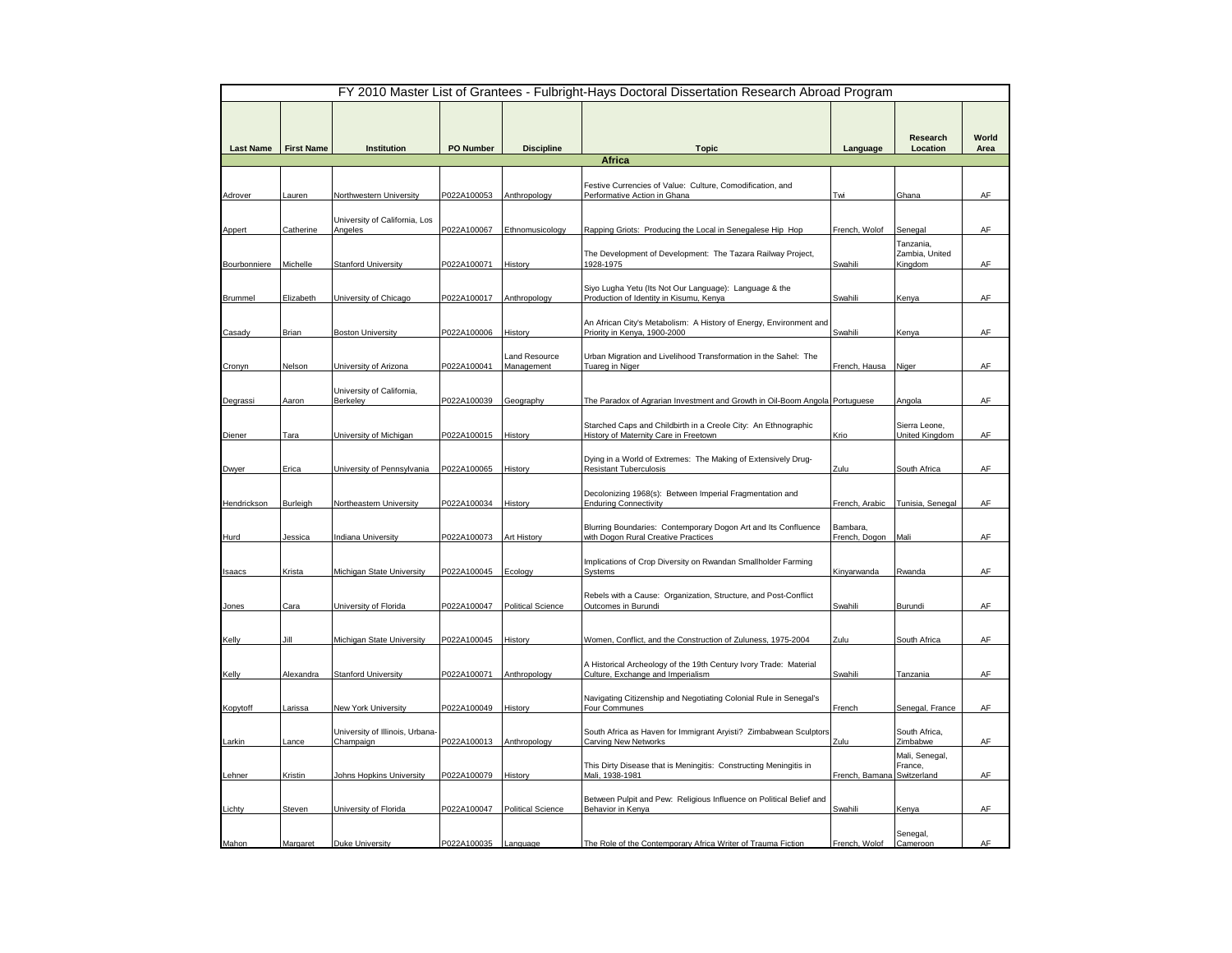| <b>Last Name</b> | <b>First Name</b> | <b>Institution</b>                    | <b>PO Number</b> | <b>Discipline</b>        | <b>Topic</b>                                                                                             | Language                              | Research<br>Location     | World<br>Area |
|------------------|-------------------|---------------------------------------|------------------|--------------------------|----------------------------------------------------------------------------------------------------------|---------------------------------------|--------------------------|---------------|
| Marten           | Meredith          | University of Florida                 | P022A100047      | Anthropology             | Public Health Interventions and Disenrollment: Coping Strategies<br>Among HIV+ Women in Tanzania         | Swahili                               | <b>Tanzania</b>          | AF            |
| Morey            | Jessica           | University of Florida                 | P022A100047      | History                  | Student Power in Nigeria: Influence and Implications, 1956-2006                                          | Yoruba                                | Nigeria                  | AF            |
| Palmer           | Fileve            | <b>Indiana University</b>             | P022A100073      | Anthropology             | Shifting Identities in Post-Apartheid South Africa                                                       | Zulu                                  | South Africa             | AF            |
| Poggiali         | Lisa              | <b>Stanford University</b>            | P022A100071      | Anthropology             | Digital Testimony: Mobile Phone Technology and Emergent<br>Publics' in Nairobi, Kenya                    | Swahili                               | Kenya                    | AF            |
| Pratt            | Frederic          | <b>Indiana University</b>             | P022A100073      | History                  | Cinema and Society in the Gold Coast and Ghana, c. 1908-1966                                             | Akan/Twi                              | Ghana, United<br>Kingdom | AF            |
| Reiser           | Melissa           | University of Wisconsin,<br>Madison   | P022A100003      | Ethnomusicology          | Sounding Change: Africa's Self-Transformation Through the Music<br>of FESMAN                             | French, Wolof,<br>Arabic              | Senegal                  | AF            |
| Rijke-Epstein    | Tasha             | University of Michigan                | P022A100015      | History                  | The Road to Mahajanga: Mapping Socio-Political Geographies in<br>Madagascar                              | Malagasy,<br>French                   | Madagascar               | AF            |
| Rubin            | Sarah             | Case Western Reserve<br>University    | P022A100059      | Anthropology             | Motherhood and Emotional Distress in a South African Township                                            | Xhosa                                 | South Africa             | AF            |
| Schwartzott      | Amy               | University of Florida                 | P022A100047      | Art History              | Weapons and Refuse as Media: The Potent Politics of Recycling in<br>Mozambican Urban Arts                | Portuguese                            | Mozambique               | AF            |
| Seligman         | Andrea            | Northwestern University               | P022A100053      | History                  | Determining Value: Southern Tanzanians' Approaches to Trade, c.<br>300-1600 C.E.                         | Swahili                               | Tanzania                 | AF            |
| Shabaka          | Lumumba           | Michigan State University             | P022A100045      | History                  | Magic, Divination, and Healing: Making of Local Religion in Caper<br>Verde, 1600-1800                    | Portuguese,<br>Cape Verdean<br>Creole | Cape Verde               | AF            |
| Strong           | Krystal           | University of California,<br>Berkeley | P022A100039      | Anthropology             | Youth Political Organization in Nigerian Higher Education Institutions Yoruba                            |                                       | Nigeria                  | AF            |
| Sytsma           | Janine            | University of Wisconsin,<br>Madison   | P022A100003      | Art History              | Departures: A Critical Study of the Yoruba Art Collective Ona                                            | Yoruba                                | Nigeria                  | AF            |
| Thomas           | Jamie             | Michigan State University             | P022A100045      | Anthropology             | What Happens when Libyans Learn Swahili? Language and Identity<br>in Intracontinental Language Study     | Swahili, Arabic                       | Tanzania                 | AF            |
| Wallace          | Adryan            | <b>Rutgers University</b>             | P022A100026      | <b>Political Science</b> | Gender Production and Nationalism: A Comparative Study of Hausa<br>Women's Groups in Nigeria and Ghana   | Hausa                                 | Nigeria, Ghana           | AF            |
| Woldekiros       | Helina            | Washington University, St.<br>Louis   | P022A100004      | Anthropology             | The Salt Trade of the Afar: Insights into Interactions among<br>Ethiopians of the Highlands and Low Dese | Amharic, Arabic Ethiopia              |                          | AF            |
| Yarbrough        | Michael           | <b>Yale University</b>                | P022A100055      | Sociology                | Homemaking: Marriage Law Reform and the Constitution of Family<br>n Post-Apartheid South Africa          | Zulu                                  | South Africa             | AF            |
|                  |                   |                                       |                  |                          | <b>Central/East Europe/Eurasia</b>                                                                       |                                       |                          |               |
| Blush            | Robert            | University of Colorado,<br>Boulder    | P022A100022      | Theater                  | The Theatre-Auteur in Post-Communist Bulgaria                                                            | Bulgarian                             | Bulgaria                 | CEE           |
| Brinegar         | Sara              | University of Wisconsin,<br>Madison   | P022A100003      | History                  | Land on Fire: Oil, Identity, and the Making of Modern Azerbaijan,<br>1914-1937                           | Azerbaijani,<br>Russian               | Azerbaijan,<br>Russia    | CEE           |
| Conterio         | Johanna           | <b>Harvard College</b>                | P022A100008      | History                  | The Soviet Sanatorium: Medicine, Nature, and Mass Culture in<br>Sochi, 1917-1991                         | Russian                               | Russia                   | <b>CEE</b>    |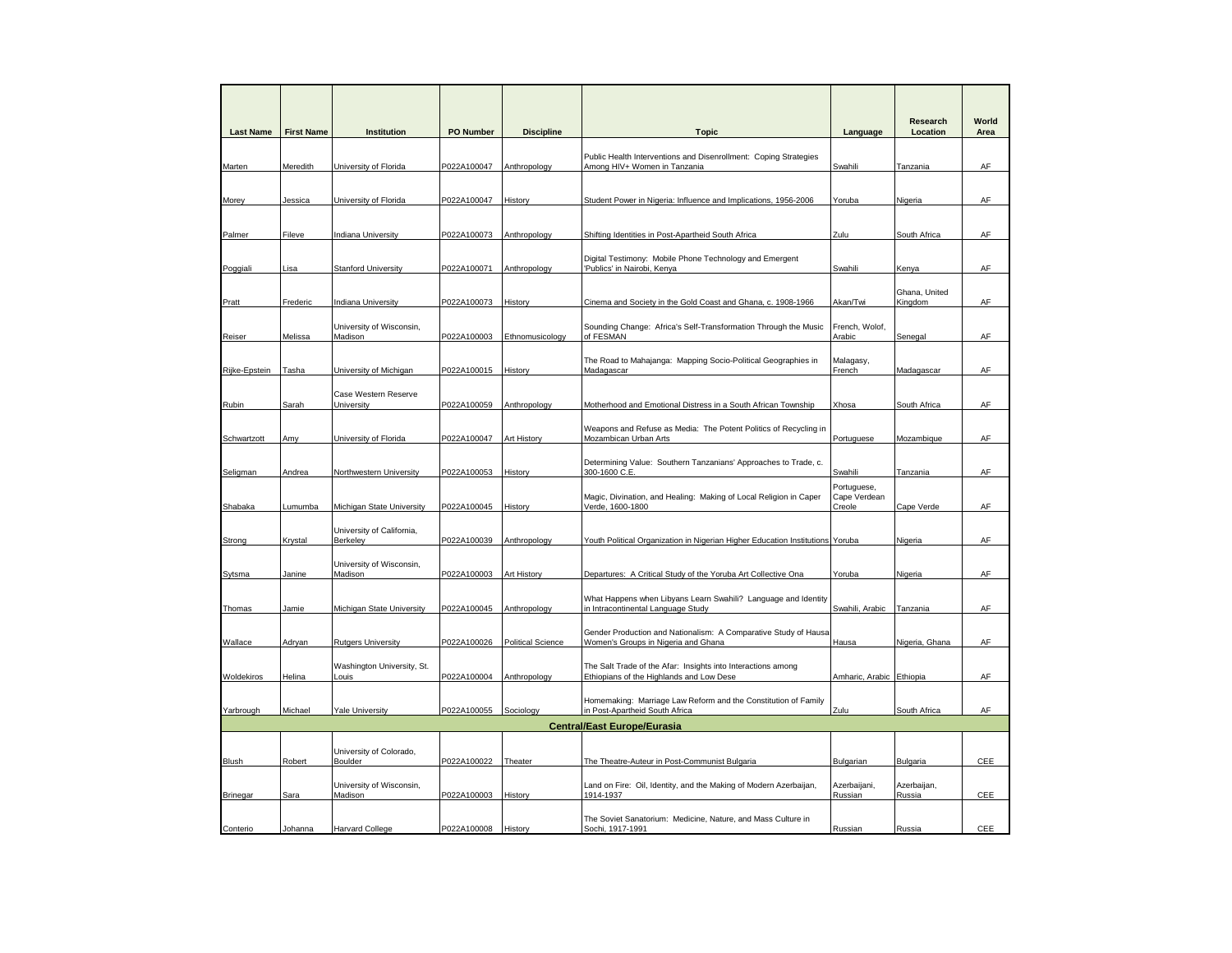| <b>Last Name</b> | <b>First Name</b> | Institution                              | PO Number   | <b>Discipline</b>        | <b>Topic</b>                                                                                               | Language                             | Research<br>Location                          | World<br>Area |
|------------------|-------------------|------------------------------------------|-------------|--------------------------|------------------------------------------------------------------------------------------------------------|--------------------------------------|-----------------------------------------------|---------------|
| Doucette         | Siobhan           | <b>Georgetown University</b>             | P022A100076 | History                  | The Battle for History: Independent Publishing in Poland, 1968-<br>1989                                    | Polish                               | Poland                                        | <b>CEE</b>    |
|                  |                   |                                          |             |                          |                                                                                                            |                                      |                                               |               |
| Feinberg         | Joseph            | University of Chicago                    | P022A100017 | Anthropology             | Reshaping Folk Politics at the Center and Edge of Europe: New<br>Folk Music in Kosice, Slovakia            | Slovak                               | Slovak Republic                               | CEE           |
|                  |                   |                                          |             |                          |                                                                                                            |                                      |                                               |               |
| Gatling          | Benjamin          | Ohio State University                    | P022A100025 | Area Studies             | Poetry, Power, and Pedagogy: Sufi Ritual in Tajikistan                                                     | Tajik                                | Tajikistan                                    | CEE           |
| Goff             | Krista            | University of Michigan                   | P022A100015 | History                  | What Makes a People? National Minorities and Soviet Structures,<br>1953-1968                               | Azerbaijani,<br>Russian              | Azerbaijan                                    | CEE           |
| Goodman          | <b>Bridget</b>    | <b>Jniversity of Pennsylvania</b>        | P022A100065 | Linguistics              | Language, Education, and Policy in the Borderland: Ethnography of<br>a University in Ukraine               | Russian,<br><b>Jkrainian</b>         | Ukraine                                       | CEE           |
| Goodnow          | Regina            | University of Texas                      | P022A100011 | <b>Political Science</b> | Constitutional Change in Post-Soviet States                                                                | Ukrainian,<br>Russian                | Ukraine                                       | CEE           |
| <b>Hunt</b>      | Catalina          | Ohio State University                    | P022A100025 | Area Studies             | Changing Identities at the Fringes of the Late Ottoman Empire: The<br>Turks & Tatars of Dobruca, 1839-1914 | Turkish,<br>Romanian                 | Turkey, Romania                               | CEE           |
| Kohl             | Owen              | University of Chicago                    | P022A100017 | Anthropology             | The Balkans Were Built for Rap: Creative Ideologies in Regional<br>and Global Context                      | Croatian,<br>Montenegrin,<br>Serbian | Croatia, Bosnia<br>and Herzegovina,<br>Serbia | CEE           |
| Kolar            | Kelly             | University of California, Los<br>Angeles | P022A100067 | History                  | What Kind of Past Should the Future Have?" The Development of<br>the Soviet Archival System, 1917-1938     | Russian                              | Russia                                        | CEE           |
| Labendz          | Jacob             | Washington University, St.<br>Louis      | P022A100004 | History                  | Jews and the State in Communist Central Europe: Czechoslovakia<br>and Its Neighbors, 1945-1989             | Czech, Slovak                        | Czech Republic,<br>Slovak Republic            | CEE           |
|                  |                   |                                          |             |                          | Ethno-Nationalism and Interethnic Relations in the North Caucasus:                                         | Russian,                             |                                               |               |
| Lanzillotti      | lan               | Ohio State University                    | P022A100025 | History                  | Kabardino-Balkaria, 1858-1991                                                                              | Kabardian                            | Russia                                        | CEE           |
| Matuszak         | Joanna            | Indiana University                       | P022A100073 | Art History              | Gender and Expressive Discourse: Body and Performance Art in<br>Post-Soviet Russia                         | Russian                              | Russia                                        | CEE           |
| McBride          | Jared             | University of California, Los<br>Angeles | P022A100067 | History                  | Constructing a Myth: memory and the Aftermath of the Nazi<br>Occupation of the USSR, 1943-1963             | Russian,<br>Ukrainian                | Russia, Ukraine                               | CEE           |
| McCullaugh       | Marcy             | University of California,<br>Berkeley    | P022A100039 | <b>Political Science</b> | From Well to Welfare: Social Spending in Mineral Rich Post-Soviet<br><b>States</b>                         | Russian                              | Russia,<br>Kazakhstan,<br>Azerbaijan          | CEE           |
| Merrill          | Jessica           | University of California,<br>Berkeley    | P022A100039 | Literature               | The Folklorization of Literature: Cultural Politics and Literary Theory<br>in the USSR and CSR             | Czech, Russian Russia                | Czech Republic,                               | CEE           |
| Musgrave         | Megan             | <b>Indiana University</b>                | P022A100073 | History                  | Comrade Muslims!": Federalism, Islamism, and Socialism in the<br>North Caucasus Mountains, 1905-1924       | Russian, Arabic,<br>Turkish          | Russia                                        | <b>CEE</b>    |
| O'Neill          | Bruce             | <b>Stanford University</b>               | P022A100071 | Anthropology             | Boredom as Practice: Boredom, Space and Homelessness in Post-<br>Socialist Bucharest                       | Romanian                             | Romania                                       | CEE           |
| Reischl          | Katherine         | University of Chicago                    | P022A100017 | Literature               | Objective Authorship: Photography and Writing in Russia, 1905-<br>1975                                     | Russian                              | Russia                                        | CEE           |
|                  |                   |                                          |             |                          |                                                                                                            |                                      |                                               |               |
| Resnick          | Elana             | University of Michigan                   | P022A100015 | Anthropology             | Waste, Work, and Racialization in Bulgaria                                                                 | Bulgarian                            | Bulgaria                                      | CEE           |
|                  |                   |                                          |             |                          | Integrative Approaches to Traditional Medicine in Post-Soviet                                              |                                      |                                               |               |
| Samoukova        | Nelly             | University of Chicago                    | P022A100017 | Anthropology             | Russia                                                                                                     | Russian                              | Russia                                        | CEE           |
| Swain            | Amanda            | University of Washington                 | P022A100070 | History                  | A Death Transformed: The Political and Social Consequences of<br>Romas Kalanta's Self-Immolation 1972      | Lithuanian,<br>Russian               | ithuania                                      | CEE           |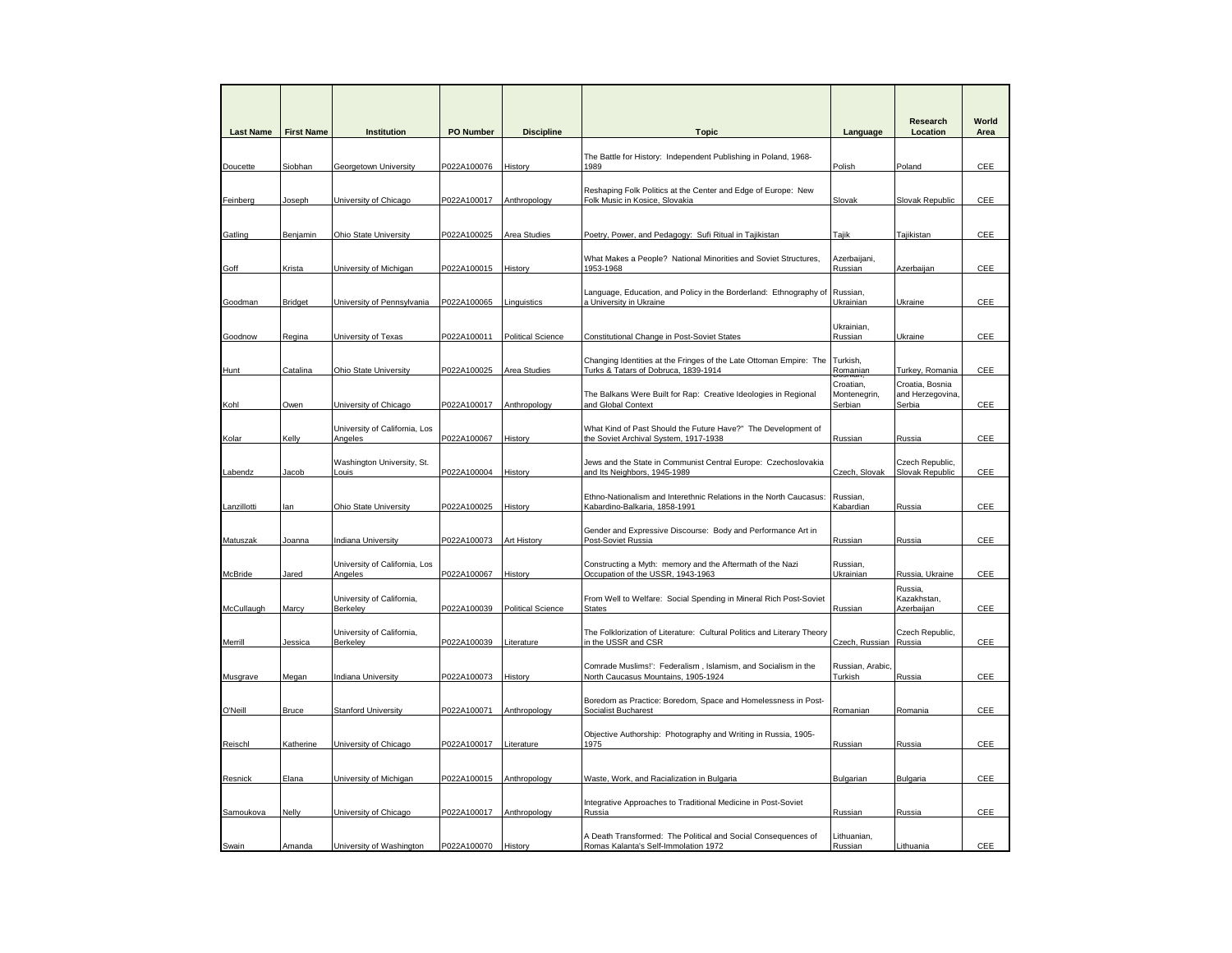| <b>Last Name</b>     | <b>First Name</b> | Institution                              | <b>PO Number</b> | <b>Discipline</b>        | <b>Topic</b>                                                                                             | Language                            | Research<br>Location     | World<br>Area |
|----------------------|-------------------|------------------------------------------|------------------|--------------------------|----------------------------------------------------------------------------------------------------------|-------------------------------------|--------------------------|---------------|
|                      |                   | University of Chicago                    | P022A100017      | Anthropology             | Developing Governance & Governing Development in Albania's<br><b>Informal Settlements</b>                |                                     | Albania                  | CEE           |
| White                | Benjamin          |                                          |                  |                          | <b>East Asia</b>                                                                                         | <b>Albanian</b>                     |                          |               |
|                      |                   |                                          |                  |                          |                                                                                                          |                                     |                          |               |
| Barnes               | Nicole            | University of California,<br>Irvine      | P022A100023      | History                  | Protecting the National Body: Gender and Public Health in<br>Southwest China During the War with Japan   | Chinese                             | China, United<br>Kingdom | EA            |
| Carrico              | Kevin             | <b>Cornell University</b>                | P022A100061      | Anthropology             | Eternal Apparel; An Ethnographic Study of China's Han Clothing<br>Movement                               | Chinese                             | China                    | EA            |
| Cohen                | Danielle          | <b>Cornell University</b>                | P022A100061      | <b>Political Science</b> | Mobilization for Long-Term Crisis: Policy-Makers and Publics in<br>China and Japan                       | Chinese,<br>Japanese                | China, Japan             | EA            |
| Deitle               | Benjamin          | University of Virginia                   | P022A100036      | <b>Religious Studies</b> | Kings, Clerics, and Canons: A Social History of Tibetan Literature in Chinese,<br>the Eighteenth Century | Tibetan                             | China                    | EA            |
| Dinaburg             | Jennifer          | University of Colorado,<br>Boulder       | P022A100022      | Geography                | The Politics of Market-Based Approaches to Tibetan Medical Plant<br>Management in China                  | Chinese,<br>Tibetan                 | China                    | EA            |
| Dykstra              | Maura             | University of California, Los<br>Angeles | P022A100067      | History                  | Commercial Dispute Resolution in Chongqing: 1875-1949                                                    | Chinese                             | China                    | EA            |
|                      | Annika            | University of Arizona                    | P022A100041      | Anthropology             | Responsible Herding in Mongolia: Strategies and Politics of<br><b>Managing Winter Risk</b>               | Mongolian                           | Mongolia                 | EA            |
| Erickson<br>Fearnley | Lyle              | University of California,<br>Berkeley    | P022A100039      | Anthropology             | The Pathology of Contact: Contagious Disease and its Control in<br>Beijing, China                        | Chinese                             | China                    | EA            |
| Greene               | Margaret          | University of California, San<br>Diego   | P022A100069      | History                  | The Sound of Ghosts: Chuanqi, Kun Opera, and the Creation of a<br>New China                              | Chinese                             | China                    | EA            |
| Hartmann             | Nan               | Columbia University                      | P022A100031      | Area Studies             | Adaptation of Chinese Narratives of the Supernatural in Early<br>Modern Japanese fiction                 | Japanese,<br>Chinese                | Japan                    | EA            |
| Jeong                | Yong Ha           | University of California, Los<br>Angeles | P022A100067      | Ethnomusicology          | Ch'angjak P'ansori: Engaging with Tradition in the 21st Century<br>South Korea                           | Korean                              | South Korea              | EA            |
| Klingberg            | Travis            | University of Colorado,<br>Boulder       | P022A100022      | Geography                | Changing Place: Geographic Narratives and Independent Tourism<br>in Western China                        | Chinese                             | China                    | EA            |
| Lawrence             | Elizabeth         | Columbia University                      | P022A100031      | History                  | New Inscriptions: Mass Culture and the Seal in Republican China<br>$(1912 - 1949)$                       | Chinese                             | China                    | EA            |
| Leong                | Andrew            | University of California,<br>Berkeley    | P022A100039      | Literature               | Nikkei Bungei: Communal Forms in Japanese Migrant Literature                                             | Japanese,<br>Portuguese,<br>Spanish | Japan                    | EA            |
| Lin.                 | Nancy             | University of Chicago                    | P022A100017      | Art History              | Representing Difference: The Self and Other in Early 20th Century<br>Japanese and Korean Art             | Korean,<br>Japanese                 | Japan, South<br>Korea    | EA            |
| Liu                  | Andrew            | Columbia University                      | P022A100031      | History                  | Tea and Labor: The Commoditization of Agrarian Labor in South<br>China and Northeast India, 1839-1900    | Chinese,<br>Bengali                 | China, United<br>Kingdom | EA            |
| <b>McCarty</b>       | Michael           | Columbia University                      | P022A100031      | History                  | The Jokyu Disturbance and the Rise of Courtier-Warrior Identity                                          | Japanese                            | Japan                    | EA            |
| Mehl                 | Scott             | University of Chicago                    | P022A100017      | _iterature               | Materiality and Sociality in Modern Japanese Visual Poetry                                               | Japanese                            | Japan                    | EA            |
|                      |                   | University of California, Los            |                  |                          |                                                                                                          |                                     |                          |               |
| Miller               | Joel              | Angeles                                  | P022A100067      | Geography                | Nomadic and Domestic: Dwelling on the Edge of Ulaanbaatar                                                | Mongolian                           | Mongolia                 | EA            |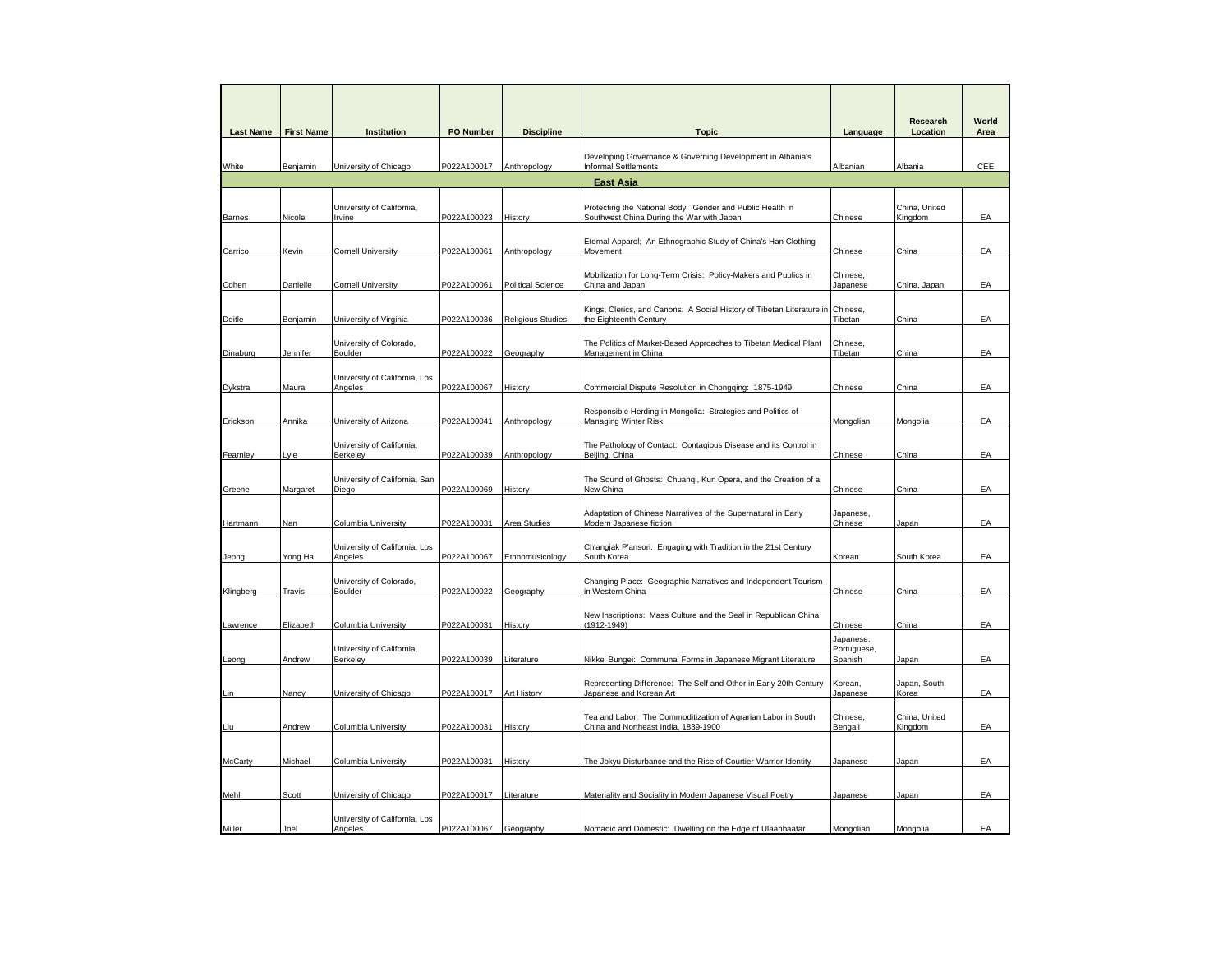| <b>Last Name</b> | <b>First Name</b> | <b>Institution</b>                                | <b>PO Number</b>           | <b>Discipline</b>          | <b>Topic</b>                                                                                                                                                            | Language                  | Research<br>Location               | World<br>Area          |
|------------------|-------------------|---------------------------------------------------|----------------------------|----------------------------|-------------------------------------------------------------------------------------------------------------------------------------------------------------------------|---------------------------|------------------------------------|------------------------|
| Oidtmann         | Max               | <b>Harvard College</b>                            | P022A100008                | History                    | The Loyal Frontier? Qing Imperial Governance in Gansu, 1820-<br>1912                                                                                                    | Chinese,<br>Tibetan       | China                              | EA                     |
| Runestad         | Pamela            | University of Hawaii                              | P022A100005                | Anthropology               | Beyond Varieties: Mapping Treatment Selection of HIV Patients in<br>Rural Japan                                                                                         | Japanese                  | lapan                              | EA                     |
| Saeji            | Cedarbough        | University of California, Los<br>Angeles          | P022A100067                | Culture and<br>Performance | Negotiating Tradition: Transmission and Taxidermization in Korean<br>Mask Dance Dramas                                                                                  | Korean                    | South Korea                        | EA                     |
| Shuman           | Amanda            | University of California,<br>Santa Cruz           | P022A100044                | History                    | The Politics of Socialist Athletics in the People's Republic of China,<br>1949-1976                                                                                     | Chinese                   | China, Taiwan                      | EA                     |
| Sullivan         | Brenton           | University of Virginia                            | P022A100036                | Religious Studies          | Proper Conduct: Monastic Customaries in the Formation of Tibetan<br><b>Buddhist Monasticism</b>                                                                         | Chinese,<br>Tibetan       | China                              | EA                     |
| Tillman          | Margaret          | University of California,<br>Berkeley             | P022A100039                | History                    | Embattled Childhoods: Child Psychology and Early Elementary<br>School Education in China, 1922-1945                                                                     | Chinese                   | China                              | EA                     |
| Van Vleet        | Stacey            | Columbia University                               | P022A100031                | Area Studies               | Efficacy, Modernity, and Imperial Ministrations: Tibetan Buddhist<br>Medical Institutions, 1696-1949                                                                    | Chinese,<br>Tibetan       | China, India                       | EA                     |
| Yasuda           | John              | University of California,<br>Berkeley             | P022A100039                | <b>Political Science</b>   | Governing through Informal Organizations: A Study on Food Safety<br>Regulation in China<br><b>Near East</b>                                                             | Mandarin                  | China                              | EA                     |
| Al-Sumait        | Fahed             | University of Washington                          | P022A100070                | Communications             | Contested Discourses on Arab Democratization: A Case Study of<br>Kuwait                                                                                                 | Arabic                    | Kuwait                             | <b>NE</b>              |
| <b>Bradley</b>   | Laurel            | University of North Carolina,<br>Chapel Hill      | P022A100032                | Anthropology               | Health, Migration, and the Politics of Belonging: Filipino Care<br>Providers in Israel                                                                                  | Hebrew                    | Israel                             | <b>NE</b>              |
| Cange            | Charles           | University of Washington                          | P022A100070                | Public Health              | Assessing Post-Conflict Social Alienation Using Ighterab in Kuwaiti<br><b>Cancer Patients</b>                                                                           | Arabic                    | Kuwait                             | <b>NE</b>              |
| Clark            | Megan             | University of Chicago                             | P022A100017                | Anthropology               | An Ethnographic Investigation of Language Use in Turkey                                                                                                                 | Turkish                   | Turkey                             | <b>NE</b>              |
| Clark            | Hannah-<br>Louise | Princeton University                              | P022A100038                | History                    | Executors and Educators of Biomedicine in Colonial Algeria: The<br>Lives of Native Medical Auxiliaries                                                                  | Arabic, French            | Algeria, France,<br>United Kingdom | <b>NE</b>              |
| Clouser          | Melanie           | University of Texas                               | P022A100011                | Area Studies               | Moroccan Malhun Poetry: Art and Society                                                                                                                                 | Arabic                    | Morocco                            | <b>NE</b>              |
| Haidar           | Zaki              | University of Pennsylvania                        | P022A100065                | Area Studies               | On the Country and the City in Modern Lebanon: Narrative<br>Scriptings of the Urban and Pastoral<br>Ethnic Identity and Patronage at Azhar University in 176th and 17th | Arabic                    | ebanon                             | <b>NE</b>              |
| Hashmi           | Irfana            | <b>New York University</b>                        | P022A100049                | Area Studies               | Centuries<br>Finance in the Fields: Egypt, Agricultural Credit, and the Age of                                                                                          | Arabic, Turkish           | Egypt, Turkey<br>Egypt, United     | <b>NE</b>              |
| Jakes            | Aaron             | New York University                               | P022A100049                | Area Studies               | Global Comparison, 1876-1914                                                                                                                                            | Arabic                    | Kingdom                            | $_{\rm NE}$            |
| Johnsen          | Gregory           | Princeton University<br>University of California, | P022A100038                | Area Studies               | Royalists and Republicans: The Yemeni Civil War 1962-70<br>Encounter and Counter Narratives among Moroccan Muslims and                                                  | Arabic<br>Arabic, Hebrew, | Egypt<br>12/01/2010-               | <b>NE</b>              |
| Levin<br>Moll    | Sarah<br>Yasmin   | Berkeley<br><b>New York University</b>            | P022A100039<br>P022A100049 | Folklore<br>Anthropology   | Jews<br>Virtuous Viewing: An Ethnography of Islamic Televangelism in                                                                                                    | French<br>Arabic          | 08/01/2011<br>Egypt                | <b>NE</b><br><b>NE</b> |
|                  |                   |                                                   |                            |                            | Eqypt                                                                                                                                                                   |                           |                                    |                        |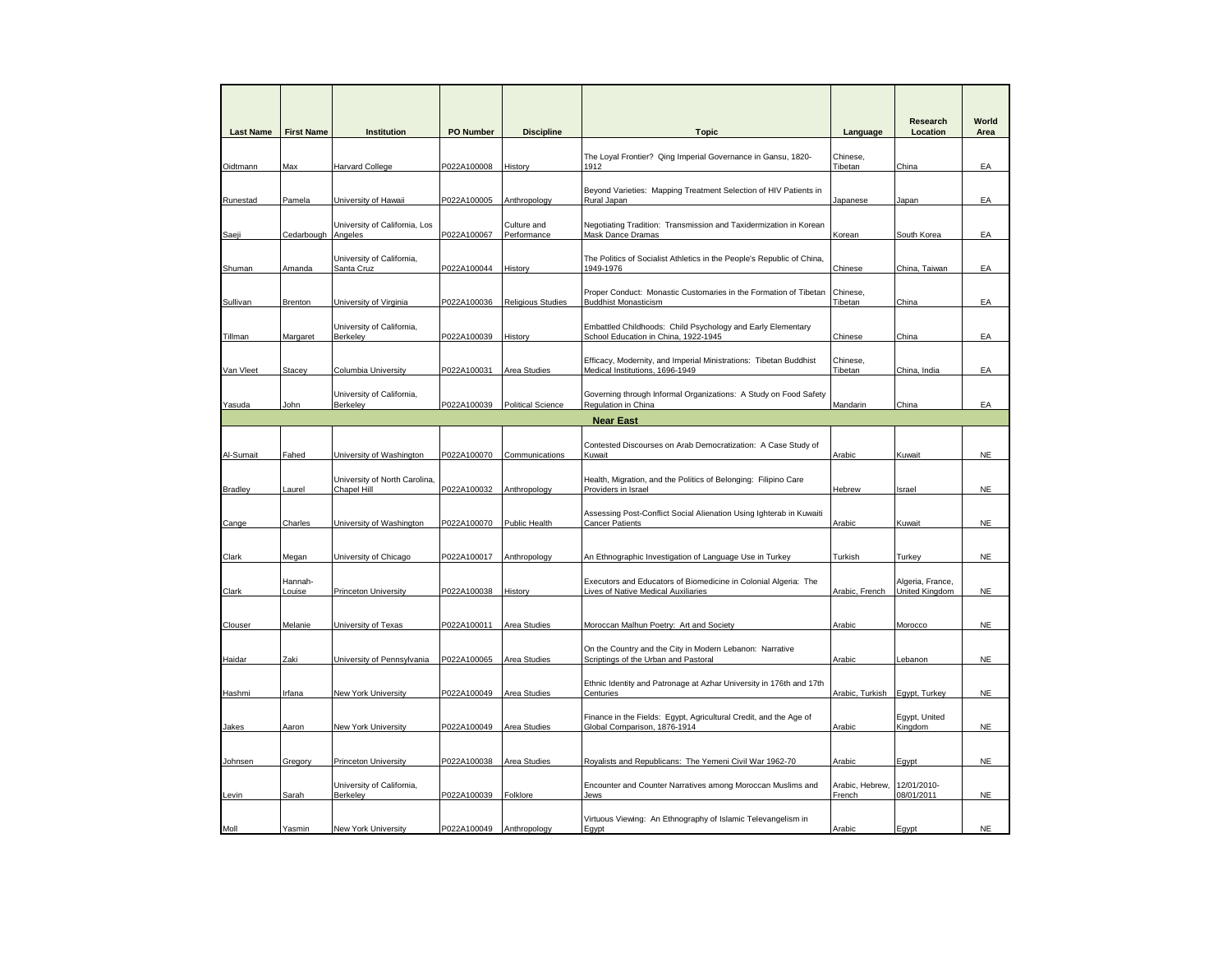|                  |                   |                                          |                  |                          |                                                                                                       |                 | Research                 | World     |
|------------------|-------------------|------------------------------------------|------------------|--------------------------|-------------------------------------------------------------------------------------------------------|-----------------|--------------------------|-----------|
| <b>Last Name</b> | <b>First Name</b> | <b>Institution</b>                       | <b>PO Number</b> | <b>Discipline</b>        | <b>Topic</b>                                                                                          | Language        | Location                 | Area      |
|                  |                   |                                          |                  |                          |                                                                                                       |                 |                          |           |
| Nakissa          | Aria              | <b>Harvard College</b>                   | P022A100008      | Anthropology             | Islam, Liberalism, and the Struggle to Define Human Nature                                            | Arabic          | Egypt                    | <b>NE</b> |
|                  |                   | University of California,                |                  |                          |                                                                                                       | Arabic,         |                          |           |
| Nucho            | Joanne            | Irvine                                   | P022A100023      | Anthropology             | Producing the Neighborhood without the Nation                                                         | Armenian        | Lebanon                  | <b>NE</b> |
|                  |                   |                                          |                  |                          | Islamic Tradition in the Age of Revival and Reform: Said Ramadan                                      |                 |                          |           |
| Qureshi          | Jawad             | University of Chicago                    | P022A100017      | Area Studies             | al-Bouti and his Interlocutors                                                                        | Arabic          | Syria                    | <b>NE</b> |
| Rogers           | Amanda            | <b>Emory University</b>                  | P022A100030      | Art History              | Blood, Skin and the Sacred: Women's Henna Adornment and<br>Moroccan Islam                             | Arabic, French  | Morocco, France          | <b>NE</b> |
| Ross             | Karen             | <b>Indiana University</b>                | P022A100073      | Education                | Creating Coexistence?: Understanding the Experience of<br>Coexistence Education in Israel             | Hebrew, Arabic  | Israel                   | <b>NE</b> |
| Rothenberg       | Janell            | University of California, Los<br>Angeles | P022A100067      | Anthropology             | Thinking Global, Working Local: Ethnography of a Moroccan Mega-<br>Port                               | Arabic, French  | Morocco                  | <b>NE</b> |
|                  |                   |                                          |                  |                          |                                                                                                       |                 |                          |           |
| Sachedina        | Amal              | University of California,<br>Berkeley    | P022A100039      | Anthropology             | Historicity and Monumentality: The Negotiation of New Futures in<br>the Sultanate of Oman             | Arabic          | Oman                     | <b>NE</b> |
|                  |                   |                                          |                  |                          | Arabic Language Acquisition and Cross-Cultural Interaction During                                     |                 |                          |           |
| Trentman         | Emma              | Michigan State University                | P022A100045      | Education                | Study Abroad                                                                                          | Arabic          | Egypt                    | <b>NE</b> |
|                  |                   |                                          |                  |                          | <b>South Asia</b>                                                                                     |                 |                          |           |
| Auerbach         | Adam              | University of Wisconsin,<br>Madison      | P022A100003      | <b>Political Science</b> | Cooperation in Uncertainty: Migration, Ethnicity, and Community<br>Governance in India's Urban Slums  | Hindi, Urdu     | ndia                     | <b>SA</b> |
| Branch           | Matthew           | Pennsylvania State<br>University         | P022A100046      | Geography                | The Influence of Gross National Happiness on the Micro-Politics of<br><b>Environmental Governance</b> | Nepali          | Bhutan                   | <b>SA</b> |
|                  |                   |                                          |                  |                          | Between Love and God: Revising Social Histories and Literary                                          |                 |                          |           |
| Comeau           | _eah              | University of Pennsylvania               | P022A100065      | <b>Religious Studies</b> | Landscapes in Medieval South India                                                                    | Tamil           | India                    | <b>SA</b> |
| Dudney           | Arthur            | Columbia University                      | P022A100031      | Philosophy               | Indo-Persian Philology in the Eighteenth Century and the Politics of<br>Vernacular Culture            | Persian, Urdu   | India, United<br>Kingdom | <b>SA</b> |
|                  |                   |                                          |                  |                          |                                                                                                       |                 |                          |           |
| Field            | Garrett           | Wesleyan University                      | P022A100027      | Ethnomusicology          | Namo Namo Matha: Sinhala Nationalist Poetry-Song (1940-1960)                                          | Sinhala         | Sri Lanka                | SA        |
|                  |                   |                                          |                  |                          | Beyond the Agraharam: Sanskrit Public Intellectuals in Early Modern<br>South India                    |                 |                          | <b>SA</b> |
| Fisher           | Elaine            | Columbia University                      | P022A100031      | Area Studies             |                                                                                                       | Tamil, Sanskrit | India                    |           |
| Khan             | Faris             | <b>Syracuse University</b>               | P022A100068      | Anthropology             | Exploring Queer Disjunctures: Sexual Subjects and Activities and<br>Groups in Kolkata                 | Bengali         | India                    | <b>SA</b> |
| Lee              | Joel              | Columbia University                      | P022A100031      | Anthropology             | Untouchable Religion: Identity Transformation among Sweepers in<br>North India                        | Hindi, Urdu     | India                    | <b>SA</b> |
|                  |                   |                                          |                  |                          | The Rise of the Swaminarayan Community in Early Modern Gujarat,                                       |                 |                          |           |
| Patel            | Shruti            | University of Washington                 | P022A100070      | History                  | 1800-1900                                                                                             | Gujarati, Hindi | ndia                     | <b>SA</b> |
|                  |                   | University of California,                |                  |                          |                                                                                                       |                 |                          |           |
| Ranganathan      | Sumitra           | <b>Berkelev</b>                          | P022A100039      | Ethnomusicology          | Reclaiming Diversity through Performance: North Indian Dhrupad                                        | Hindi           | India                    | <b>SA</b> |
| Saul             | Rufin             | University of Michigan                   | P022A100015      | <b>Religious Studies</b> | When a Local God Goes Translocal: The Modern Making of Balaji                                         | Hindi           | India                    | SA        |
|                  |                   |                                          |                  |                          |                                                                                                       |                 |                          |           |
| Spray            | Stephanie         | <b>Harvard College</b>                   | P022A100008      | Anthropology             | Hope's Harvest: Survival Tactics among Nepal's Gaine                                                  | Nepali          | Nepal                    | <b>SA</b> |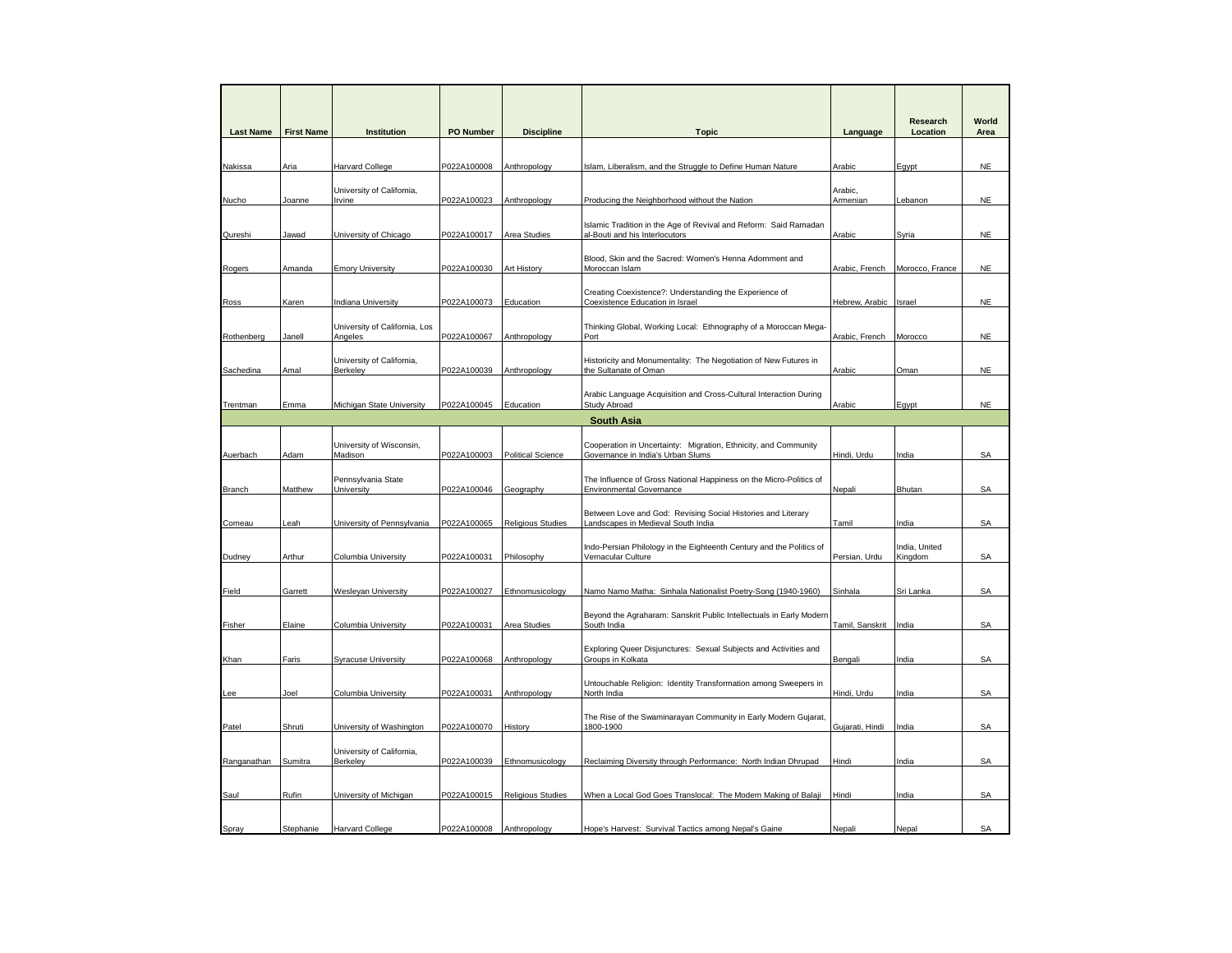| <b>Last Name</b> | <b>First Name</b> | Institution                              | PO Number              | <b>Discipline</b>          | <b>Topic</b>                                                                                          | Language                             | Research<br>Location      | World<br>Area |
|------------------|-------------------|------------------------------------------|------------------------|----------------------------|-------------------------------------------------------------------------------------------------------|--------------------------------------|---------------------------|---------------|
| Thottathil       | Sapna             | University of California,<br>Berkeley    | P022A100039            | Geography                  | Alive Kerala? The Politics of Organized Farming and Biodiversity in<br>a Development Model            | <b>Malayalam</b>                     | India                     | <b>SA</b>     |
| Warner           | Catherine         | University of Washington                 | P022A100070            | History                    | Where Hill Meets Plain: Labor Migration and Community Formation<br>in Northern South Asia, 1800-1950  | Hindi, Nepali                        | India, Nepal              | SA            |
| Weaver           | Lesley Jo         | <b>Emory University</b>                  | P022A100030            | Anthropology               | Sweet and Low: Type 2 Diabetes and Mental Health in Urban Indian<br>Woman                             | Hindi                                | India                     | SA            |
| Williams         | Tyler             | <b>Columbia University</b>               | P022A100031            | Literature                 | From Sacred Sound to Sacred book: The Genesis of Writing in<br>Hindi Devotional Literature            | Hindi, Urdu,<br>Sanskrit,<br>Persian | India                     | SA            |
|                  |                   |                                          |                        |                            | <b>Southeast Asia</b>                                                                                 |                                      |                           |               |
| Anderson         | Melissa           | University of Wisconsin,<br>Madison      | P022A100003            | History                    | Patrolling Saigon; State Violence, Colonial Modernity, and the<br>Vietnamese Surete, 1917-1963        | Vietnamese.<br>French                | Vietnam, France           | <b>SEA</b>    |
| <b>Brown</b>     | Gustav            | University of California, Los<br>Angeles | P022A100067            | Sociology                  | Public Islam and Democracy in Indonesia                                                               | Indonesian                           | Indonesia                 | <b>SEA</b>    |
| Corey            | Pamela            | <b>Cornell University</b>                | P022A100061            | Art History                | The Art of Place: Visuality and Urbanism in Contemporary Vietnam<br>and Cambodia                      | Vietnamese,<br>Khmer                 | Vietnam,<br>Cambodia      | <b>SEA</b>    |
| Lumba            | Yong Ha           | University of Washington                 | P022A100070            | History                    | Histories of Money in the Philippines: From Colonial Currencies to<br>National Sovereignty, 1899-1949 | Filipino                             | Philippines               | <b>SEA</b>    |
| Merchant         | Jack              | University of Michigan                   | P022A100015            | History                    | Unbounded Time: The New Poets, Movement, and Language in<br>1930's Viet Nam                           | <i>Vietnamese</i>                    | Vietnam                   | SEA           |
| Ngo              | Hoang             | University of Washington                 | P022A100070            | History                    | Buddhist Monks from the Monastery to the Streets: The Buddhist<br>Revolution in Vietnam, 1932-1966    | Vietnamese,<br>French                | Vietnam, France           | <b>SEA</b>    |
| Nolde            | .ance             | University of Hawaii                     | P022A100005            | History                    | Changing Tides: Cultural and Socio-Economic Transformation<br>among the Sama of Indonesia, 1816-1942  | Indonesian,<br>Dutch                 | Indonesia,<br>Netherlands | <b>SEA</b>    |
| Perillo          | Jeffrey           | University of California, Los<br>Angeles | P022A100067            | Culture and<br>Performance | Repertoire of Postcolonialism: Street dance in the Philippines                                        | Filipino                             | Philippines               | <b>SEA</b>    |
| Walton           | Matthew           | University of Washington                 | P022A100070            | <b>Political Science</b>   | Buddhisms and Politics: Comparative Perspectives on Buddhist<br><b>Political Thought</b>              | <b>Burmese</b>                       | Burma, Thailand           | <b>SEA</b>    |
|                  |                   |                                          |                        |                            | <b>Western Hemisphere</b>                                                                             |                                      |                           |               |
| Alexander        | Ryan              | University of Arizona                    | P022A100041            | History                    | The Aleman Generation and the Transformation of Mexican Politics<br>After World War II                | Spanish                              | Mexico                    | WH            |
| Baitzel          | Sarah             | University of California, San<br>Diego   | P022A100069            | Archaeology                | Of Temple and Tombs: A Mortuary Study of Tiwanaku Society in<br>Moquegua, Peru                        | Spanish                              | Peru                      | WH            |
| Barton           | Matthew           | University of Chicago                    | P022A100017            | History                    | The Myth of the Brazilian Machine: Social and Political Resistance<br>in Minas Gerais, c. 1840-1871   | Portuguese                           | Brazil                    | WH            |
| Bell             | Martha            | Pennsylvania State<br>University         | P022A100046            | Geography                  | Andean Gristmills: New Environmental, Social and Technological<br>Landscapes amid Spanish Colonialism | Spanish,<br>Quechua                  | Peru                      | WH            |
| Cornejo          | <b>Cency</b>      | <b>Duke University</b>                   | P022A100035            | <b>Art History</b>         | Visual Disobedience: The Geopolitics of Experimental Art Practices<br>n Central America, 1990-Present | <b>Spanish</b>                       | El Salvador               | WH.           |
| Costanza         | Jennifer          | <b>Brown University</b>                  | P022A100009            | Sociology                  | Constructing Indigenous Citizenship: Strategies for Self-<br>Determination in Bolivia and Guatemala   | Spanish                              | Guatemala,<br>Bolivia     | <b>WH</b>     |
| Dodson           | Katrina           | University of California,<br>Berkeley    | P022A100039 Literature |                            | Translating Poetics: Elizabeth Bishop in Brazil                                                       | Portuguese                           | <b>Brazil</b>             | <b>WH</b>     |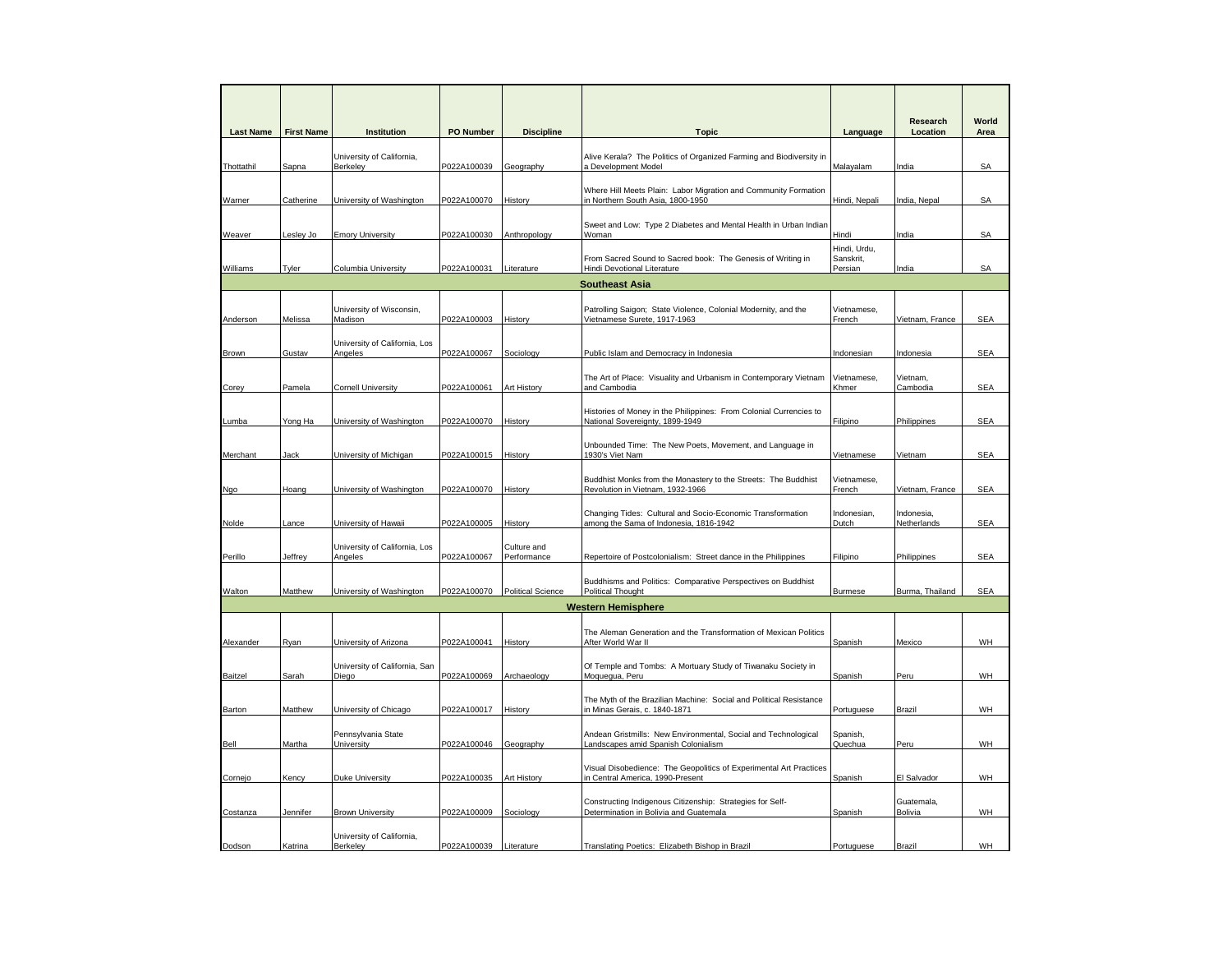| <b>Last Name</b>   | <b>First Name</b> | Institution                                  | <b>PO Number</b>    | <b>Discipline</b>        | <b>Topic</b>                                                                                 | Language              | Research<br>Location | World<br>Area |
|--------------------|-------------------|----------------------------------------------|---------------------|--------------------------|----------------------------------------------------------------------------------------------|-----------------------|----------------------|---------------|
|                    |                   |                                              |                     |                          |                                                                                              |                       |                      |               |
|                    |                   |                                              |                     |                          |                                                                                              |                       |                      |               |
| Dove               | Stephen           | University of Texas                          | P022A100011         | History                  | Creating Local Protestantism in Guatemala, 1882-1935                                         | Spanish<br>Quechua,   | Guatemala            | WH            |
|                    |                   |                                              |                     |                          |                                                                                              | Machiguenga,          |                      |               |
| Emlen              | Nicholas          | University of Michigan                       | P022A100015         | Anthropology             | Language Contact at the Andes-Amazon Borderland                                              | Spanish               | Peru                 | WH            |
|                    |                   | University of California,                    |                     |                          | Water is Life: Climate Change, Adaptation, and Sustainable                                   | Quechua,              |                      |               |
| French             | Adam              | Santa Cruz                                   | P022A100044         | Geography                | Resource Governance in the Peruvian Andes                                                    | Spanish               | Peru                 | WH            |
|                    |                   |                                              |                     |                          | The End of the Closed Corral: Understanding the Decline of                                   |                       |                      |               |
| Fried              | Brian             | <b>Yale University</b>                       | P022A100055         | <b>Political Science</b> | Clientelism in Brazil                                                                        | Portuguese            | Brazil               | WH            |
|                    |                   | University of Illinois, Urbana-              |                     |                          | Knowing Respect: Children's Use of Space, Movement, and                                      | Spanish,              |                      |               |
| Grim-Fienberg Kate |                   | Champaign                                    | P022A100013         | Anthropology             | Language in Rural Andean Peru                                                                | Quechua               | Peru                 | <b>WH</b>     |
|                    |                   |                                              |                     |                          |                                                                                              |                       |                      |               |
| Hamilton           | Andrew            | <b>Harvard College</b>                       | P022A100008         | Art History              | Scale in the Pre-Columbian Andean World                                                      | Spanish,<br>Quechua   | Peru, Germany        | WH            |
|                    |                   |                                              |                     |                          |                                                                                              |                       |                      |               |
| Hanson             | Anne-Marie        | University of Arizona                        | P022A100041         | Geography                | Biodiversity Protection, Urban Waste Management, and Sanitary<br>Subjects in Yucatan         | Spanish               | Mexico               | WH            |
|                    |                   |                                              |                     |                          |                                                                                              |                       |                      |               |
| Henson             | Elizabeth         | University of Arizona                        | P022A100041         | History                  | Madera 1965: Agrarian Revolt in the Sierra of Chihuahua                                      | Spanish               | Mexico               | WH            |
|                    |                   |                                              |                     |                          |                                                                                              |                       |                      |               |
|                    |                   |                                              | P022A100040         |                          | Mapping the Subjectivities of Municipal Solid Waste Management in                            |                       |                      | WH            |
| <b>Hilburn</b>     | Andrew            | University of Kansas                         |                     | Geography                | <b>Rural Southern Mexico</b>                                                                 | Spanish               | Mexico               |               |
|                    |                   | University of California,                    |                     |                          | Textile Workshops and the Decline of Pre-Inca Ethnic Identities in                           |                       |                      |               |
| Hu                 | Di                | Berkeley                                     | P022A100039         | Anthropology             | Colonial Ayacucho, Peru                                                                      | Spanish               | Peru, Spain          | WH            |
|                    |                   | University of California, Los                |                     |                          | Folk Catholic Musical Prayer in Bahia, Brazil: Identity, History, and                        |                       |                      |               |
| lyanaga            | Michael           | Angeles                                      | P022A100067         | Ethnomusicology          | Conflict                                                                                     | Portuguese            | <b>Brazil</b>        | WH            |
|                    |                   |                                              |                     |                          | The Missionaries of Santa Rosa de Ocopa on the Frontiers of                                  |                       |                      |               |
| Jones              | Cameron           | <b>Ohio State University</b>                 | P022A100025         | History                  | Bourbon Peru, 1700-1824                                                                      | Spanish               | Peru, Spain          | WH            |
|                    |                   | University of California,                    |                     |                          | Explosive Landscapes: Volcanoes and the Limits of Nation Building                            |                       |                      |               |
| Lauhon             | Jordan            | Davis                                        | P022A100066         | History                  | in the Ecuadorian Andes                                                                      | Spanish               | Ecuador              | WH            |
|                    |                   | University of California, Los                |                     |                          | Oyo Influence on the Transformation of the Lucumi Identity in                                |                       | Canada, Cuba,        |               |
| Lovejoy            | Henry             | Angeles                                      | P022A100067         | History                  | Colonial Cuba                                                                                | Spanish, Yoruba Spain |                      | <b>WH</b>     |
|                    |                   |                                              |                     |                          | Foreign Investment, Export Agriculture, and the Making of Modern                             |                       |                      |               |
| Lurtz              | Casey             | University of Chicago                        | P022A100017         | History                  | Chiapas                                                                                      | Spanish               | Mexico               | WH            |
|                    |                   |                                              |                     |                          |                                                                                              |                       |                      |               |
| O'Connell          | Caela             | University of North Carolina,<br>Chapel Hill | P022A100032         | Anthropology             | Persistent Communities: The Practice and Prospects of Fair-Trade<br>in St. Lucia             | St. Lucian<br>Kweyol  | Saint Lucia          | WH            |
|                    |                   |                                              |                     |                          |                                                                                              |                       |                      |               |
| Pacifico           | David             | University of Chicago                        | P022A100017         | Anthropology             | The Social Construction of Community at El Purgatorio, Peru                                  | Spanish               | Peru                 | WH            |
|                    |                   |                                              |                     |                          |                                                                                              |                       |                      |               |
| Pacino             | Nicole            | University of California,<br>Santa Barbara   | P022A100042         | History                  | Prescription for a Nation: Public Health in Post-Revolutionary<br>Bolivia, 1952-1964         | Spanish,<br>Quechua   | <b>Bolivia</b>       | WH            |
|                    |                   |                                              |                     |                          |                                                                                              |                       |                      |               |
| Schlotterbeck      | Marian            | <b>Yale University</b>                       | P022A100055         | History                  | Everyday Revolution: Grassroots Movements and the Making of<br>Socialism in Chile, 1960-1973 |                       | Chile                | <b>WH</b>     |
|                    |                   |                                              |                     |                          |                                                                                              | Spanish               |                      |               |
|                    |                   |                                              |                     |                          | Animal Sacrifice and the State: Reconstructing the Burial Offerings                          |                       |                      |               |
| Sugiyama           | Nawa              | <b>Harvard College</b>                       | P022A100008         | Anthropology             | from the Pyramid of the Moon                                                                 | Spanish               | Mexico               | WH            |
|                    |                   |                                              |                     |                          | Tlaxcalan Indians, Regional Governance, and Political Order in the                           |                       |                      |               |
| Sumner             | Jaclyn            | University of Chicago                        | P022A100017 History |                          | Porfirian Dictatorship                                                                       | Spanish               | Mexico               | WH            |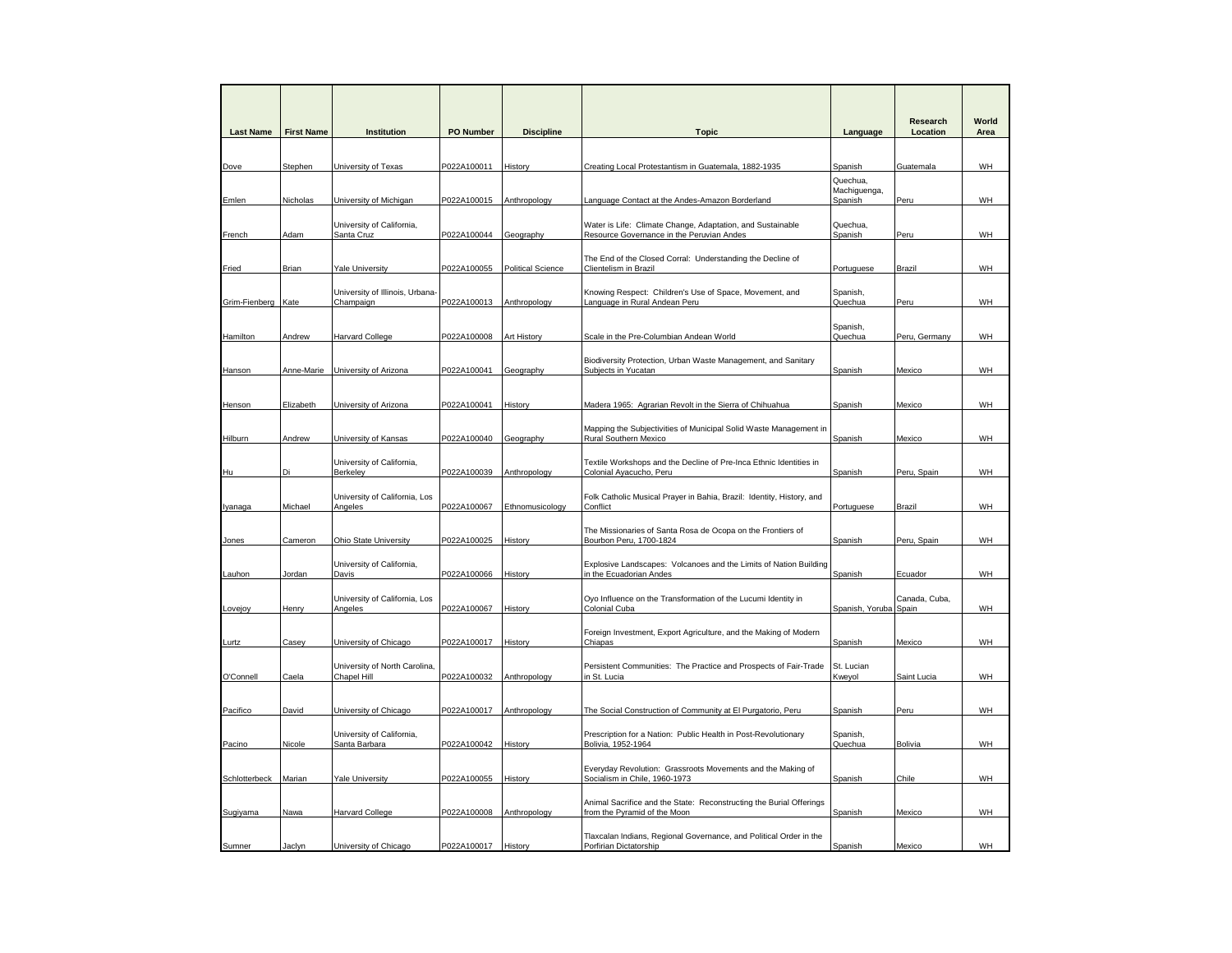| <b>Last Name</b> | <b>First Name</b> | <b>Institution</b>                  | <b>PO Number</b> | <b>Discipline</b> | <b>Topic</b>                                                                                     | Language             | Research<br>Location | World<br>Area |
|------------------|-------------------|-------------------------------------|------------------|-------------------|--------------------------------------------------------------------------------------------------|----------------------|----------------------|---------------|
|                  |                   |                                     |                  |                   |                                                                                                  |                      |                      |               |
| Vogel            | Erica             | University of California,<br>Irvine | P022A100023      | Anthropology      | Cosmopolitan Conversions: Religion, Labor, and Belonging for<br>Peruvian Migrants to South Korea | Spanish, Korean Peru |                      | WH            |
|                  |                   |                                     |                  |                   | Crafting Cooperation: the Impacts of State Legal Reform Among                                    | Spanish,             |                      |               |
| Vogt             | Jennifer          | Vanderbilt University               | P022A100007      | Anthropology      | Artisan Communities in Peru                                                                      | Quechua              | Peru                 | WH            |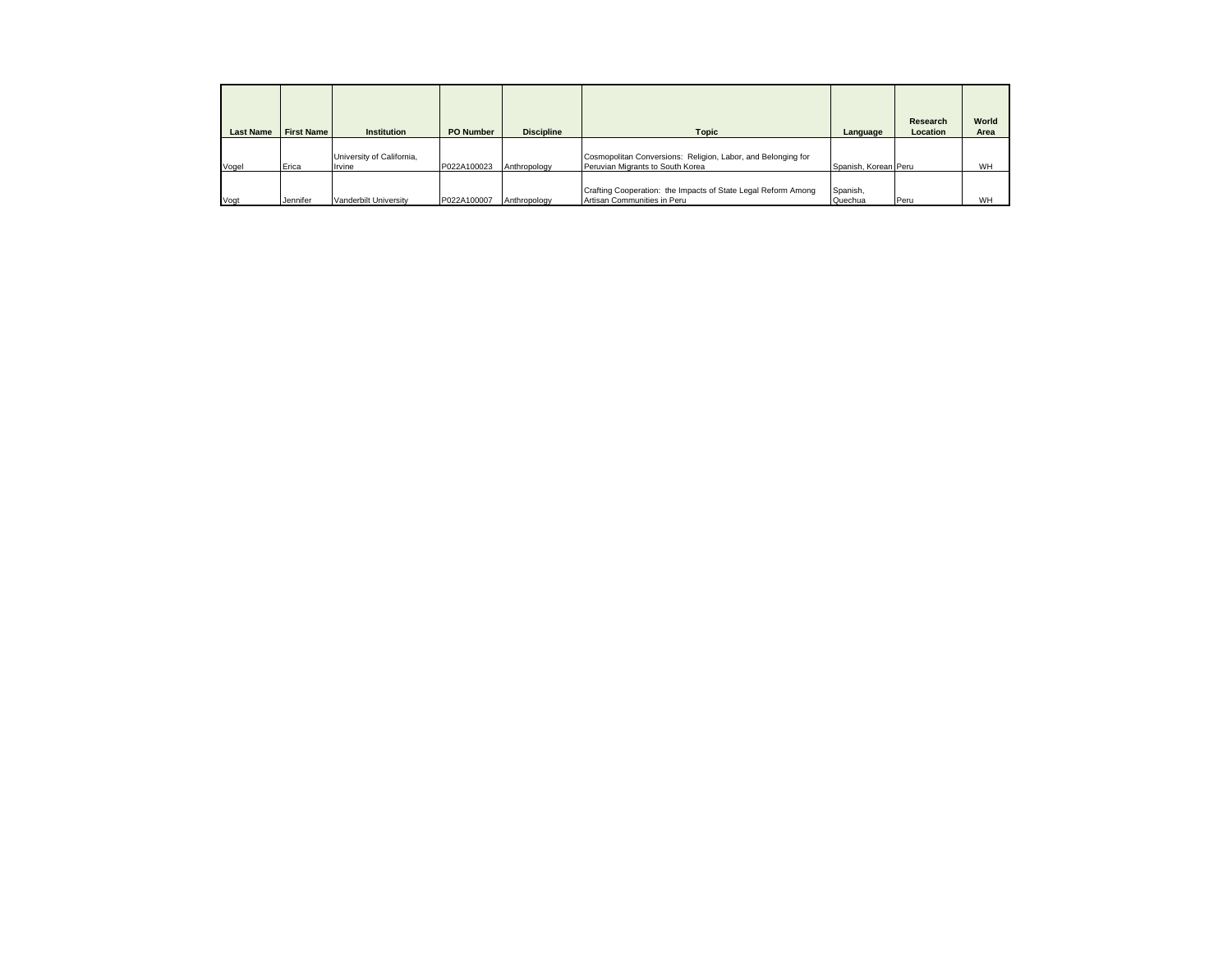|               | FY 2010 World Areas - Fulbright-Hays Doctoral Dissertation Research Abroad Program |                                          |                                           |                                                              |                         |                            |  |  |  |
|---------------|------------------------------------------------------------------------------------|------------------------------------------|-------------------------------------------|--------------------------------------------------------------|-------------------------|----------------------------|--|--|--|
|               | <b>Primary Research</b><br><b>Site</b>                                             | <b>Additional</b><br>Research<br>Site(s) | Languages                                 | <b>Disciplines</b>                                           | <b>Fellows</b>          | <b>Funds</b>               |  |  |  |
|               |                                                                                    |                                          | <b>Africa</b>                             |                                                              |                         |                            |  |  |  |
|               | Angola                                                                             |                                          | Portuguese                                | Geography                                                    | 1                       | \$58,064                   |  |  |  |
|               | Burundi                                                                            |                                          | Swahili                                   | <b>Political Science</b>                                     | $\mathbf{1}$            | \$29,101                   |  |  |  |
|               |                                                                                    |                                          | Portuguese, Cape                          |                                                              |                         |                            |  |  |  |
|               | Cape Verde                                                                         |                                          | Verdean Creole                            | History                                                      | 1                       | \$39,470                   |  |  |  |
|               | Ethiopia                                                                           |                                          | Amharic, Arabic                           | Anthropology                                                 | $\mathbf{1}$            | \$21,525                   |  |  |  |
|               |                                                                                    | United                                   |                                           |                                                              |                         |                            |  |  |  |
|               | Ghana                                                                              | Kingdom                                  | Akan/Twi                                  | Anthropology, History<br>Anthropology, History, Political    | $\overline{2}$          | \$69,034                   |  |  |  |
|               | Kenya                                                                              |                                          | Swahili                                   | Science                                                      | 4                       | \$190,601                  |  |  |  |
|               | Madagascar                                                                         |                                          | Malagasy, French                          | History                                                      | $\mathbf{1}$            | \$38,668                   |  |  |  |
|               |                                                                                    | Senegal,                                 |                                           |                                                              |                         |                            |  |  |  |
|               |                                                                                    | France,                                  |                                           |                                                              |                         |                            |  |  |  |
|               | Mali                                                                               | Switzerland                              | Bambara, French, Dogon                    | Art History, History                                         | 2                       | \$60,331                   |  |  |  |
|               | Mozambique                                                                         |                                          | Portuguese                                | Art History                                                  | 1                       | \$31,523                   |  |  |  |
|               | Niger                                                                              |                                          | French, Hausa                             | Land Resource Management                                     | $\mathbf{1}$            | \$47,774                   |  |  |  |
|               |                                                                                    |                                          |                                           | Anthropology, Art History,                                   |                         |                            |  |  |  |
|               | Nigeria                                                                            | Ghana                                    | Hausa, Yoruba                             | History, Political Science                                   | 4                       | \$143,114                  |  |  |  |
|               | Rwanda                                                                             |                                          | Kinyarwanda                               | Ecology                                                      | $\mathbf{1}$            | \$30,999                   |  |  |  |
|               |                                                                                    | France,                                  |                                           | Ethnomusicology. History,                                    |                         |                            |  |  |  |
|               | Senegal                                                                            | Cameroon<br>United                       | Arabic, French, Wolof                     | Languages                                                    | 4                       | \$145,415                  |  |  |  |
|               | Sierre Leone                                                                       | Kingdom                                  | Krio                                      | History                                                      | $\mathbf{1}$            | \$72,747                   |  |  |  |
|               |                                                                                    |                                          |                                           | Anthropology, History,                                       |                         |                            |  |  |  |
|               | South Africa                                                                       | Zimbabwe                                 | Xhosa, Zulu                               | Sociology                                                    | 6                       | \$193,996                  |  |  |  |
|               |                                                                                    | Zambia.                                  |                                           |                                                              |                         |                            |  |  |  |
|               |                                                                                    | United                                   |                                           |                                                              |                         |                            |  |  |  |
|               | Tanzania                                                                           | Kingdom                                  | Arabic, Swahili                           | Anthropology, History                                        | 5                       | \$146,784                  |  |  |  |
|               | Tunisia                                                                            | Senegal                                  | Arabic, French, Wolof                     | History                                                      | $\mathbf{1}$            | \$32,918                   |  |  |  |
|               |                                                                                    |                                          |                                           |                                                              |                         |                            |  |  |  |
| <b>Totals</b> |                                                                                    |                                          |                                           |                                                              | 37                      | \$1,352,064                |  |  |  |
|               |                                                                                    |                                          | <b>Central/Eastern Europe and Eurasia</b> |                                                              |                         |                            |  |  |  |
|               | Albania                                                                            |                                          | Albanian                                  | Anthropology                                                 | 1                       | \$37,074                   |  |  |  |
|               | Azerbaijan                                                                         | Russia                                   | Azerbaijani, Russian                      | History<br>Anthropology, Theater                             | 2                       | \$95,587                   |  |  |  |
|               | <b>Bulgaria</b>                                                                    | Bosnia and                               | Bulgarian                                 |                                                              | $\overline{2}$          | \$96,176                   |  |  |  |
|               |                                                                                    | Herzegovina,                             | Bosnian, Croatian,                        |                                                              |                         |                            |  |  |  |
|               | Croatia                                                                            | Serbia                                   | Montenegrin, Serbian                      | Anthropology                                                 | $\mathbf{1}$            | \$37,951                   |  |  |  |
|               |                                                                                    | Russia,                                  |                                           |                                                              |                         |                            |  |  |  |
|               |                                                                                    | Slovak                                   |                                           |                                                              |                         |                            |  |  |  |
|               | Czech Republic                                                                     | Republic                                 | Czech, Russian, Slovak                    | Literature, History                                          | 2                       | \$79,171                   |  |  |  |
|               | Lithuania                                                                          |                                          | Lithuanian, Russian                       | History                                                      | $\mathbf{1}$            | \$37,520                   |  |  |  |
|               | Poland                                                                             |                                          | Polish                                    | History                                                      | $\mathbf{1}$            | \$34,250                   |  |  |  |
|               | Romania                                                                            |                                          | Romanian                                  | History                                                      | 1                       | \$46,190                   |  |  |  |
|               |                                                                                    | Kazakhstan.                              |                                           | Art History, Anthropology,                                   |                         |                            |  |  |  |
|               |                                                                                    | Azerbaijan,                              | Arabic, Kabardian,                        | History, Literature, Political                               |                         |                            |  |  |  |
|               | Russia                                                                             | Ukraine                                  | Russian, Ukrainian                        | Science                                                      | 9                       | \$460,347                  |  |  |  |
|               | Slovak Republic                                                                    |                                          | Slovak                                    | Anthropology                                                 | 1                       | \$41,340                   |  |  |  |
|               | Tajikistan                                                                         |                                          | Tajik                                     | Area Studies                                                 | 1                       | \$60,023                   |  |  |  |
|               | Turkey                                                                             | Romania                                  | Turkish, Romanian                         | Area Studies                                                 | $\mathbf{1}$            | \$40,293                   |  |  |  |
|               | Ukraine                                                                            |                                          | Ukrainian, Russian                        | Linguistics, Political Science                               | 2                       | \$68,811                   |  |  |  |
| Totals        |                                                                                    |                                          |                                           |                                                              | 25                      | $\overline{51}$ , 134, 733 |  |  |  |
|               |                                                                                    |                                          | <b>East Asia</b>                          |                                                              |                         |                            |  |  |  |
|               |                                                                                    | India, Japan,                            |                                           |                                                              |                         |                            |  |  |  |
|               |                                                                                    | Taiwan,<br>United                        | Bengali, Chinese,                         | Anthropology, Area Studies,<br>Geography, History, Political |                         |                            |  |  |  |
|               | China                                                                              | Kingdom                                  | Japanese, Tibetan                         | Science, Religious Studies                                   | 17                      | \$732,484                  |  |  |  |
|               |                                                                                    |                                          | Chinese, Japanese,                        |                                                              |                         |                            |  |  |  |
|               |                                                                                    |                                          | Korean, Portuguese,                       | Anthropology, Area Studies, Art                              |                         |                            |  |  |  |
|               | Japan                                                                              | South Korea                              | Spanish                                   | History, History, Literature                                 | 6                       | \$332,812                  |  |  |  |
|               |                                                                                    |                                          |                                           |                                                              |                         |                            |  |  |  |
|               |                                                                                    |                                          |                                           |                                                              |                         |                            |  |  |  |
|               | Mongolia                                                                           |                                          | Mongolian                                 | Anthropology, Geography                                      | $\overline{\mathbf{c}}$ | \$26,955                   |  |  |  |
|               |                                                                                    |                                          |                                           | Culture and Performance,                                     |                         |                            |  |  |  |
|               | South Korea                                                                        |                                          | Korean                                    | Ethnomusicology                                              | 2                       | \$86,329                   |  |  |  |
| <b>Totals</b> |                                                                                    |                                          |                                           |                                                              | 27                      | $\overline{$1,178,580}$    |  |  |  |
|               |                                                                                    |                                          | <b>Near East</b>                          |                                                              |                         |                            |  |  |  |
|               |                                                                                    | France, United                           |                                           |                                                              |                         |                            |  |  |  |
|               | Algeria                                                                            | Kingdom                                  | Arabic, French                            | History                                                      | 1                       | \$54,163                   |  |  |  |
|               |                                                                                    |                                          |                                           |                                                              |                         |                            |  |  |  |